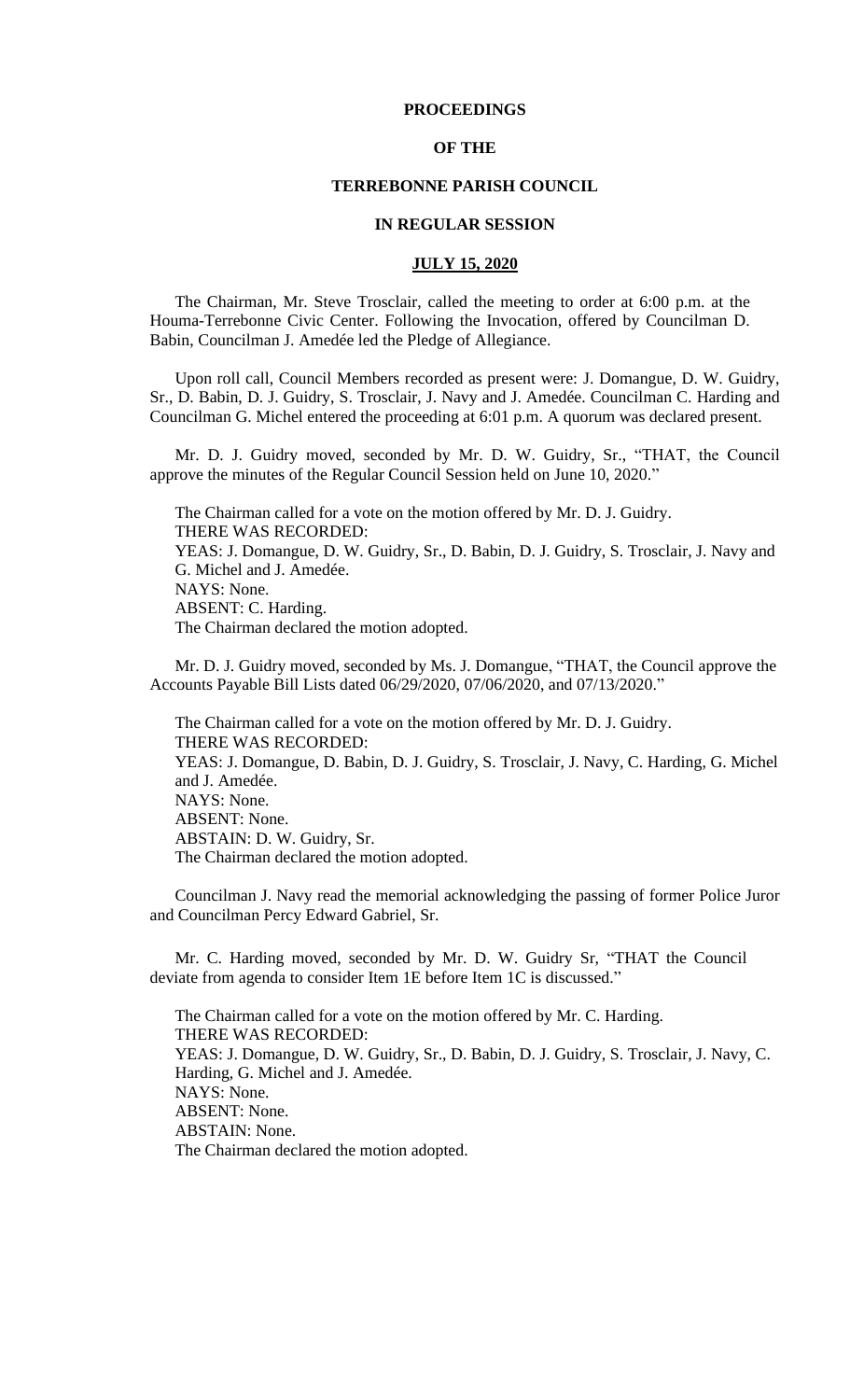# THE FOLLOWING RESOLUTION WAS OFFERED BY MR. J. AMEDĖE AND SECONDED BY MR. J. NAVY.

# **RESOLUTION NO. 20-193**

GIVING PRELIMINARY APPROVAL TO THE ISSUANCE OF NOT EXCEEDING FIFTY MILLION DOLLARS (\$50,000,000) OF PUBLIC IMPROVEMENT SALES TAX REVENUE BONDS OF THE PARISH OF TERREBONNE, STATE OF LOUISIANA; PROVIDING CERTAIN TERMS OF SAID BONDS; MAKING APPLICATION TO THE STATE BOND COMMISSION FOR APPROVAL; AND PROVIDING FOR OTHER MATTERS IN CONNECTION THEREWITH.

**BE IT RESOLVED** by the Terrebonne Parish Council of the Parish of Terrebonne, State of Louisiana (the "**Governing Authority**"), acting as the governing authority of the Parish of Terrebonne, State of Louisiana (the "**Parish**"), that:

**WHEREAS**, the Terrebonne Parish Council (the successor to the Terrebonne Parish Police Jury) levies and collects (i) a one percent (1%) sales and use tax approved at a special election held by the Issuer on September 15, 1964, and pursuant to a tax resolution adopted by the Police Jury of the Parish of Terrebonne, on October 14, 1964, as amended, under the authority of Act No. 500 of the Louisiana Legislature for the year 1964, approximately onethird  $(1/3)$  of which is allocated to the Issuer, and  $(ii)$  a parish-wide one-fourth of one percent (¼%) sales and use tax approved by the voters at a special election held by the Issuer on October 27, 1979 and pursuant to a resolution adopted by the Police Jury on February 25, 1981 (respectively, the "**Sale Tax Resolutions**" and the "**Taxes**") and

**WHEREAS**, in accordance with the provisions of the Sales Tax Resolutions, the revenue of the Taxes subject only to the prior payment of the reasonable and necessary expenses of collecting the Taxes (the "**Net Revenues of the Taxes**") are available for appropriation and expenditure by the Issuer for the purposes designated in the propositions authorizing the levy of the Taxes, which includes the payment of bonds authorized to be issued in accordance with Louisiana law; and

**WHEREAS**, the Issuer now has the following outstanding bonds (collectively, the "**Prior Bonds**") that are issued on parity and secured by an irrevocable pledge and dedication of the avails or proceeds of the Net Revenues of the Taxes:

| <b>ISSUANCE</b>                                    | <b>OUTSTANDING</b><br><b>BALANCE</b> | <b>ORIGINAL</b><br><b>PRINCIPAL</b> | <b>DATED</b>          |  |
|----------------------------------------------------|--------------------------------------|-------------------------------------|-----------------------|--|
| <b>Public Improvement Bonds,</b>                   | \$8,700,000                          | \$11,765,000                        | <b>July 28, 2011</b>  |  |
| <b>Series ST-2011</b>                              |                                      |                                     |                       |  |
| <b>Public Improvement Bonds,</b><br>Series ST-2013 | \$9,765,000                          | \$11,275,000                        | <b>April 23, 2013</b> |  |
| <b>Public Improvement Bonds,</b><br>Series ST-2015 | \$7,435,000                          | \$10,020,000                        | <b>March 31, 2015</b> |  |

**WHEREAS**, the Terrebonne Parish Council desires to provide funding for (i) constructing, acquiring, extending and/or improving public works or capital improvements for the Issuer or any portion thereof, including any necessary sites, equipment or furnishings therefor, title to which shall be in the public, (the "**Project**"), (ii) the refunding of all or a portion of the Prior Bonds (the "**Refunding**"), (iii) funding a debt service reserve fund, if necessary, (iv) funding capitalized interest, if necessary, and (v) paying related costs of issuance, including the premium of a bond insurance policy or surety policy, if any (collectively, the "**Authorized Purposes**"); and

**WHEREAS**, pursuant to the Consolidated Local Government Indebtedness Act, Title 39, Subtitle II, Chapter 4, and particularly [Section 523 of Title 39](https://docs.google.com/document/d/1GBM-wbc7mRDbgA6CiwMRW_gPsB-KbKOJyqCpnBRW16w/edit#bookmark=id.6foo5ze6dn8r) regarding sales tax bonds (the "**Act**") and Section [531 of Title 39](https://docs.google.com/document/d/1GBM-wbc7mRDbgA6CiwMRW_gPsB-KbKOJyqCpnBRW16w/edit#bookmark=id.c6ze08j592ia) regarding refunding bonds (the "**Refunding Act**") of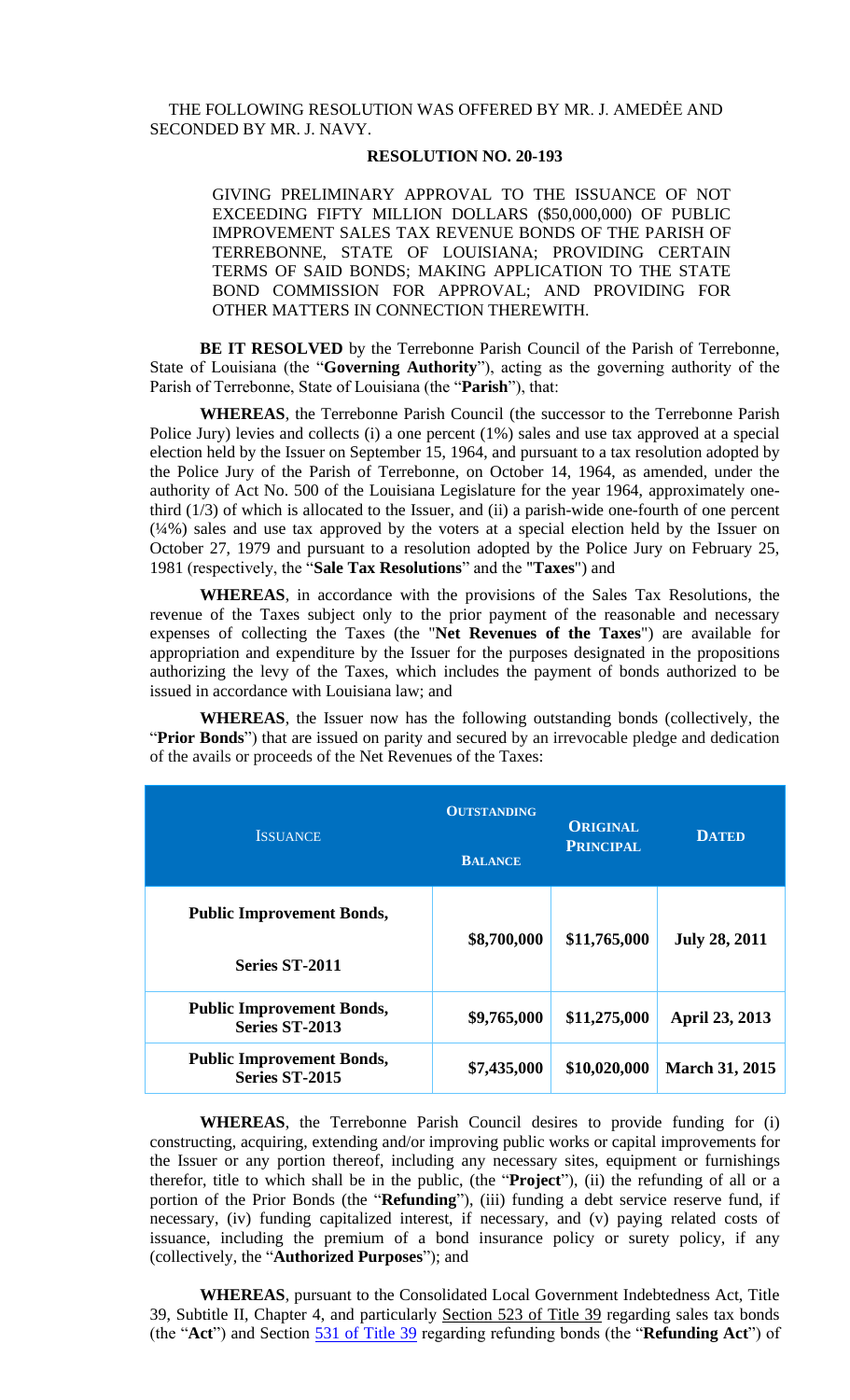the Louisiana Revised Statutes of 1950, as amended, and other applicable constitutional and statutory authority, it is now the desire of the Issuer to adopt this Resolution in order to provide for the issuance of not exceeding \$50,000,000 of Public Improvement Sales Tax Revenue Bonds (the "**Bonds**"), which will be secured by an irrevocable pledge and dedication of the Net Revenues of the Taxes, for the purpose of providing funding for the Authorized Purposes;

**WHEREAS**, the Governing Authority desires to grant preliminary approval for the issuance of the Bonds and to make formal application to the Louisiana State Bond Commission for approval to issue the Bonds;

**NOW, THEREFORE, BE IT RESOLVED** by the Governing Authority, as follows:

**SECTION 1. Preliminary Approval of Bonds**. Preliminary approval is given to the issuance of not exceeding \$50,000,000 aggregate principal amount of Public Improvement Sales Tax Revenue Bonds of the Parish of Terrebonne, State of Louisiana, to be issued in one or more series, taxable or tax-exempt, for the purpose of providing funding for the Authorized Purposes. The Bonds will be payable from and secured by an irrevocable pledge and dedication of the Net Revenues of the Taxes. The Bonds shall bear interest at a rate or rates not to exceed five percent (5%) per annum, to be sold at the prices and in the manner to be determined by subsequent proceedings of this Governing Authority, and will mature over a period not exceeding twentyone (21) years from the date thereof, all in the manner provided by the Act and the Refunding Act.

**SECTION 2. State Bond Commission Approval**. Application is hereby formally made to the State Bond Commission, Baton Rouge, Louisiana, for its consent and authority to issue and sell the aforesaid Bonds, and a certified copy of this resolution shall be forwarded to the State Bond Commission on behalf of the Governing Authority, together with a letter requesting the prompt consideration and approval of this application. By virtue of applicant/issuer's application for, acceptance and utilization of the benefits of the Louisiana State Bond Commission's approval(s) resolved and set forth herein, it resolves that it understands and agrees that such approval(s) are expressly conditioned upon, and it further resolves that it understands, agrees and binds itself, its successors and assigns to, full and continuing compliance with the "State Bond Commission Policy on Approval of Proposed Use of Swaps, or other forms of Derivative Products Hedges, Etc.", adopted by the Commission on July 20, 2006, as to the borrowing(s) and other matter(s) subject to the approval(s), including subsequent application and approval under said Policy of the implementation or use of any swap(s) or other product(s) or enhancement(s) covered thereby. For purposes of meeting the requirements of the May 11, 2009, memorandum of the Director of the State Bond Commission to all bond counsel, any proceedings of the Issuer relating to the Bonds that refers to a principal amount or interest rate of the Bond shall be deemed to include the words "not to exceed" or "not exceeding" whether so stated or not, and any reference to a final maturity date or term contained herein shall be deemed to include the words "to mature on or before" whether so stated or not.

**SECTION 3.** Bond Counsel. This Governing Authority finds and determines that a real necessity exists for the employment of special bond counsel in connection with the issuance of the Bonds, and accordingly, Mahtook & LaFleur, as Bond Counsel, is hereby employed to do and perform comprehensive legal and coordinate professional work as bond counsel with respect to the issuance and sale of the Bonds. Said Bond Counsel shall prepare and submit to this Governing Authority for adoption all of the proceedings incidental to the authorization, issuance, sale and delivery of such Bonds, shall counsel and advise this Governing Authority as to the issuance and sale thereof and shall furnish its opinion covering the legality of the issuance of the Bonds. The fee of Bond Counsel shall be fixed at a sum not exceeding the maximum fee allowed by the Attorney General's fee schedule for comprehensive, legal and coordinate professional work in the issuance of revenue bonds and based on the amount of bonds actually issued, sold, delivered and paid for, plus "out-of-pocket" expenses, said fees to be contingent upon the issuance, sale and delivery of said Bonds. A certified copy of this resolution shall be submitted to the Attorney General of the State of Louisiana for his written approval of said employment and of the fees herein designated, and the Clerk is hereby empowered and directed to issue vouchers in payment for the work herein provided for upon completion of the work herein specified and under the conditions herein enumerated.

**SECTION 4. Municipal Advisor**. Sisung Securities Corporation, New Orleans, Louisiana is hereby appointed and employed as municipal advisor (the "**Municipal Advisor**") to the Issuer pursuant to a Municipal Advisor Engagement Letter in substantially the form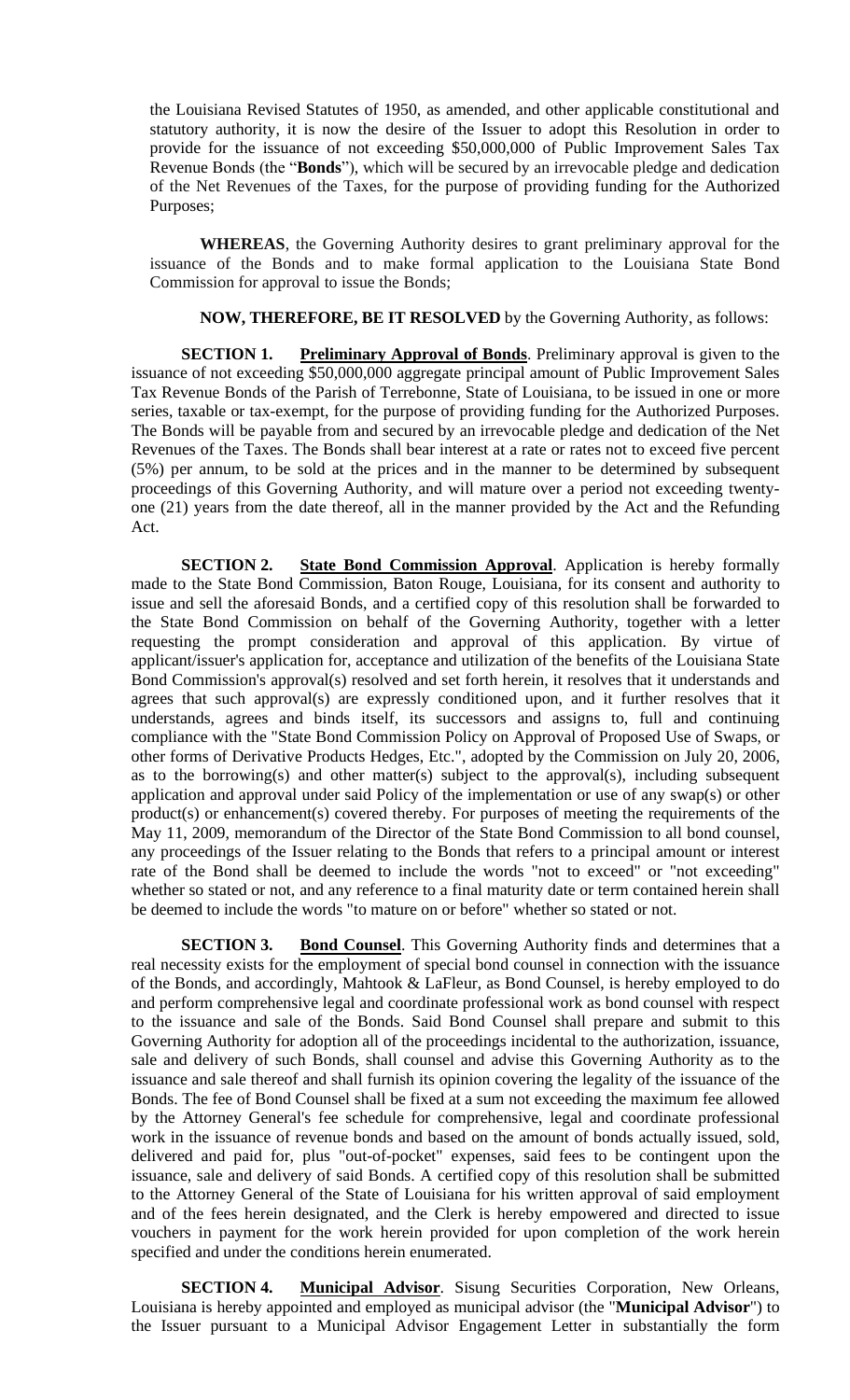submitted to the Issuer concurrently herewith, with such changes as may be approved by the Executive Officers.

**SECTION 5. Underwriter**. Raymond James and Associates Incorporated is hereby appointed as underwriter (the "**Underwriter**") in connection with the issuance of the Bonds. The Bonds shall be awarded to the Underwriter or its designee pursuant to a Bond Purchase Agreement to be executed by the Parish and the Underwriter upon sale of the Bonds. The underwriters discount to be paid to the Underwriter shall be payable from the proceeds of the Bonds and shall not exceed 0.75% of the par amount of the Bonds.

**SECTION 6. Declaration of Official Intent**. Prior to the delivery of the Bonds, the Parish anticipates that it or the District may pay a portion of the costs of the Project from their General Fund other available funds. Upon the issuance of the Bonds, the Parish reasonably expects to reimburse any such expenditures of other available funds from a portion of the proceeds of the Bonds. Any such allocation of proceeds of the Bonds for reimbursement will be with respect to capital expenditures (as defined in Reg. 1.150-1(b)) and will be made upon the delivery of the Bonds and not later than one year after the later of (i) the date such expenditure was paid or (ii) the date on which the Project was placed in service. This Section is intended to be a declaration of official intent within the meaning of Reg. 1.150-2.

**SECTION 7. Executive Officers**. The Chairman, the Parish President and the Council Clerk of the Governing Authority are hereby authorized to do all things necessary, on the advice of Bond Counsel and Municipal Advisor, to effectuate and implement this Resolution, including the publication and recordation hereof as may be required by the Act or the Refunding Act.

**SECTION 8. Electronic Signatures**. The Governing Authority consents and agrees to the execution of documents by electronic signature in accordance with the Louisiana Uniform Electronic Transactions Act (La. R.S. 9:2601, et. seq.), and electronically executed documents are deemed binding and legal on all parties to the extent allowed by the provisions of that act.

**SECTION 9. Effective Date**. This Resolution shall become effective immediately upon adoption hereof.

|  |  |  | The following resolution having been submitted to a vote, the vote thereon was as follows: |
|--|--|--|--------------------------------------------------------------------------------------------|

| <b>Members of Governing Authority</b> | Yea | <b>Nay</b> | <b>Absent</b> | <b>Abstain</b> |
|---------------------------------------|-----|------------|---------------|----------------|
| Amedée, John                          | X   |            |               |                |
| Babin, Daniel                         | X   |            |               |                |
| Domangue, Jessica                     | X   |            |               |                |
| Guidry, Darrin (Vice Chair)           | X   |            |               |                |
| Guidry, Dirk                          | X   |            |               |                |
| Harding, Carl                         | X   |            |               |                |
| Michel, Gerald                        | X   |            |               |                |
| Navy, John                            | X   |            |               |                |
| Trosclair, Steve (Chair)              | X   |            |               |                |

THUS DONE AND SIGNED at Houma, Louisiana, on **July 15, 2020.**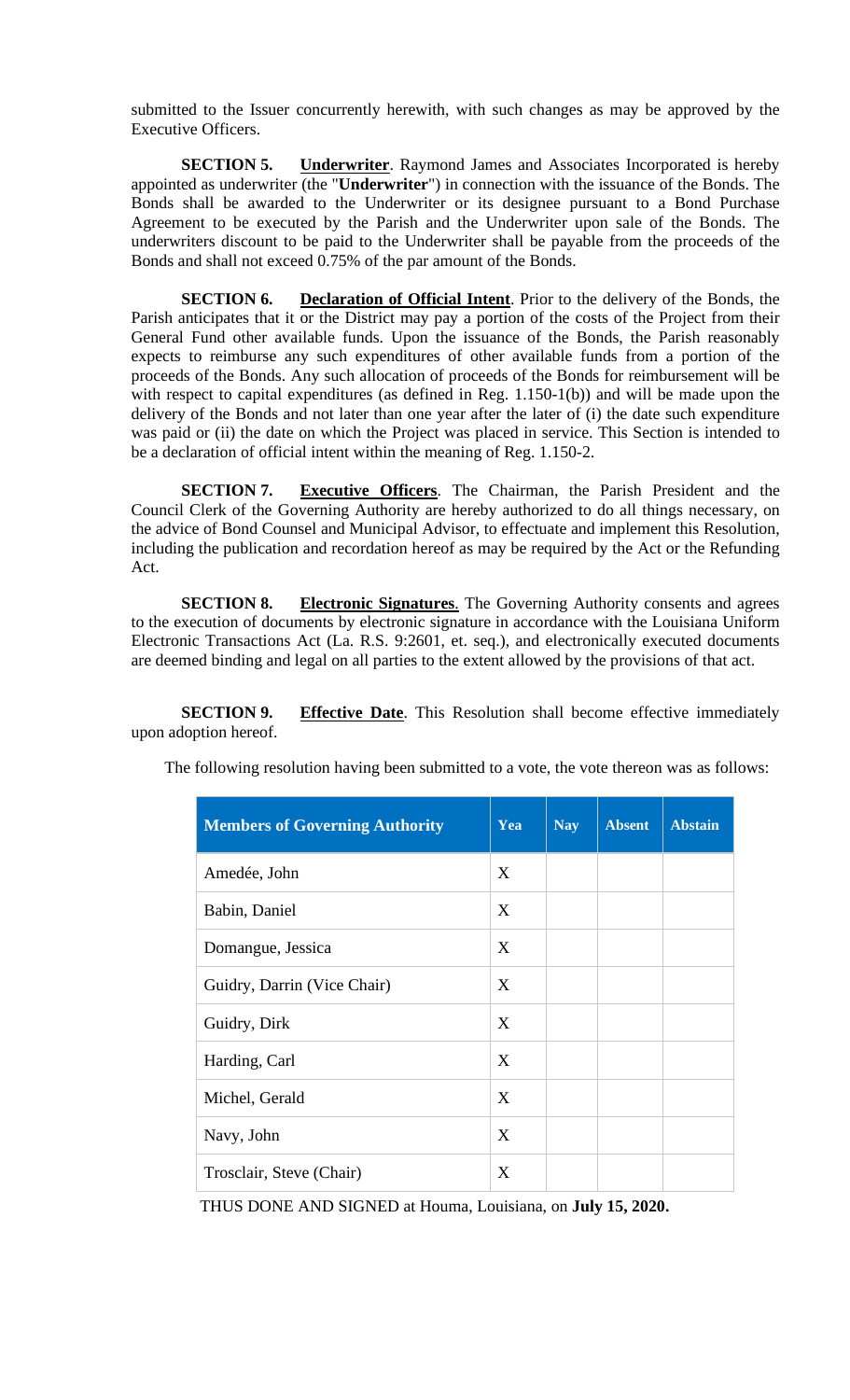# **CERTIFICATE OF AUTHENTICITY**

### **STATE OF LOUISIANA**

## **PARISH OF TERREBONNE**

I, the undersigned Council Clerk to the Terrebonne Parish Council, the governing authority for the Parish of Terrebonne (the "**Governing Authority")**, State of Louisiana, do hereby certify that the foregoing five (5) pages constitute a true and correct copy of the proceedings taken by said Governing Authority on **July 15, 2020** approving:

# **A resolution giving preliminary approval to the issuance of not exceeding Fifty Million Dollars (\$50,000,000) of public IMPROVEMENT SALES TAX revenue bonds of the Parish of Terrebonne, State of Louisiana; PROVIDING CERTAIN TERMS OF SAID BONDS; MAKING APPLICATION TO THE STATE BOND COMMISSION FOR APPROVAL; AND PROVIDING FOR OTHER MATTERS IN CONNECTION THEREWITH.**

IN FAITH WHEREOF, witness my official signature and the impress of the official seal of the Terrebonne Parish, State of Louisiana, on **July 15, 2020**.

### **/S/SUZETTE THOMAS CLERK TO THE PARISH COUNCIL**

Parish President G. Dove gave a brief PowerPoint presentation regarding the 1-1A Forced Drainage Project/Bayou Terrebonne under construction behind Rouses on Savanne Road.

Councilman J. Amedée stated that Recreation District 2,3 has been in compliance with Parish oversight guidelines for at least six months and requests consideration of removing Recreation District No. 2,3 from under Parish oversight.

Councilman J. Navy voiced his concerns with regards to removing Recreation District 2,3 from under Parish oversight. He explained that initially Parish oversight was intended for all Recreation Districts to ensure compliance with financial and purchasing procedures and practices. Councilman Navy continued that oversight would provide the Parish Government with a means of checks and balances; and noted it was not intended to be used as a disciplinary assessment.

Councilman C. Harding presented a plan and handout outlining Recreation District No. 11 facilities noting that the plan would provide more accountability.

Mr. C. Harding moved, seconded by Mr. J. Navy, "THAT the Council remove Recreation District No. 2,3 and Rec. 11 from under Parish oversight. (\*\*SUBSTITUE MOTION WITHDRAWN AFTER DISCUSSION)

Councilman D. W. Guidry, Sr. explained that Recreation District No. 2,3 was placed under Parish oversight, due to inconsistencies in its operation. He noted that those inconsistencies have been corrected.

Councilman D. Babin suggested that the Council review the ordinance to evaluate its intent.

Mr. J. Amedée moved, seconded by Mr. D. W. Guidry, Sr., "THAT the Council remove Recreation District No. 2,3 from under Parish oversight."

The Chairman called for a vote on the motion offered by Mr. J. Amedée. THERE WAS RECORDED: YEAS: J. Domangue, D. W. Guidry, Sr., D. Babin, D. J. Guidry, S. Trosclair, C. Harding, G. Michel and J. Amedée. NAYS: J. Navy. ABSENT: None.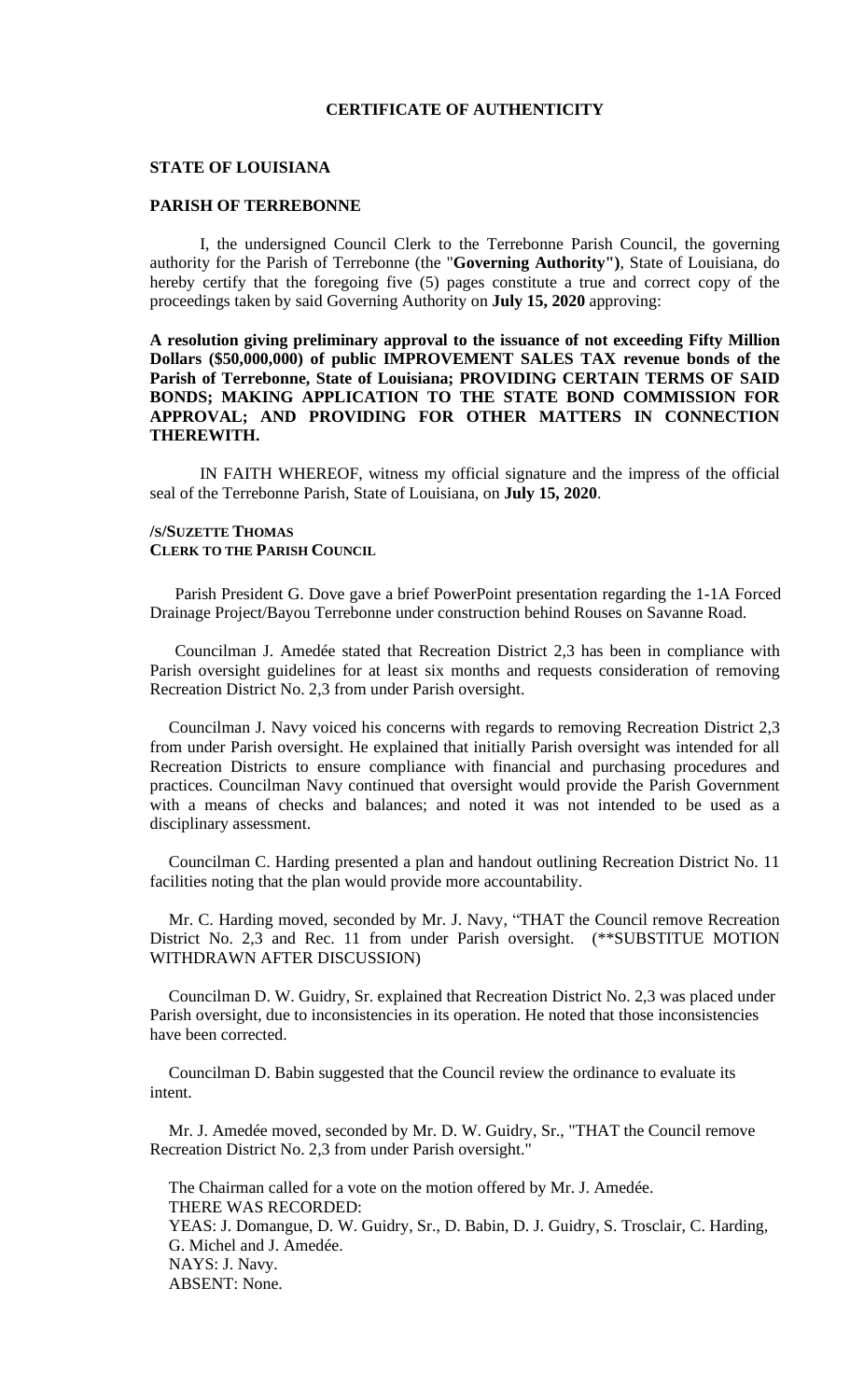The Chairman declared the motion adopted.

Mr. G. Michel moved, seconded by Mr. D. Babin, "THAT it now being 6:30 p.m., the Council open public hearings at this time."

The Chairman called for a vote on the motion offered by Mr. G. Michel. THERE WAS RECORDED: YEAS: J. Amedée, J. Domangue, D. W. Guidry, Sr., D. Babin, D. J. Guidry, S. Trosclair, J. Navy, C. Harding and G. Michel. NAYS: None. ABSENT: None. The Chairman declared the motion adopted.

The Chairman recognized the public for comments on the following:

A. An ordinance to amend the zoning map of the Parish of Terrebonne so as to Rezone from R-1 (Single-Family Residential District) to C-2 (General Commercial District) Lots A & B belonging to Bayou Adoue Rentals, L.L.C. and situated at 8338 & 8342 Main Street, Houma, Terrebonne Parish Louisiana; Bayou Adoue Rentals, L.L.C., applicant.

There were no comments from the public on the proposed ordinance.

Mr. G. Michel moved, seconded by Mr. D. Babin, "THAT the Council close the aforementioned public hearing."

The Chairman called for a vote on the motion offered by Mr. G. Michel. THERE WAS RECORDED: YEAS: J. Domangue, D. W. Guidry, Sr., D. Babin, D. J. Guidry, S. Trosclair, J. Navy, C. Harding, G. Michel and J. Amedée. NAYS: None. ABSENT: None. The Chairman declared the motion adopted.

| OFFERED BY:  | MR. J. AMEDEE |
|--------------|---------------|
| SECONDED BY: | MR. G. MICHEL |

#### **ORDINANCE NO. 9154**

AN ORDINANCE TO AMEND THE ZONING MAP OF THE PARISH OF TERREBONNE SO AS TO REZONE FROM R-1 (SINGLE-FAMILY RESIDENTIAL DISTRICT) TO C-2 (GENERAL COMMERCIAL DISTRICT); LOTS A & B BELONGING TO BAYOU ADOUE RENTALS, L.L.C.; SITUATED AT 8338 & 8342 MAIN STREET, HOUMA, TERREBONNE PARISH, LOUISIANA; BAYOU ADOUE RENTALS, L.L.C.,APPLICANT.

**WHEREAS**, the Terrebonne Parish Council, on behalf of the Terrebonne Parish Consolidated Government, hereby declares that it has adopted a resolution giving notice of intent to adopt the following ordinance hereto; and

**WHEREAS**, the Terrebonne Parish Council, on behalf of the Terrebonne Parish Consolidated Government, has conducted a public hearing on Wednesday, July 15,2020; and

**WHEREAS**, after considering all comments received, if any, the following action is hereby taken.

**NOW, THEREFORE, BE IT ORDAINED** by the Terrebonne Parish Council, on behalf of the Terrebonne Parish Consolidated Government, that the Zoning Map of the Parish of Terrebonne be hereby amended so as to rezone from R-1 (Single-Family Residential District) to C-2 (General Commercial District), Lots A & B belonging to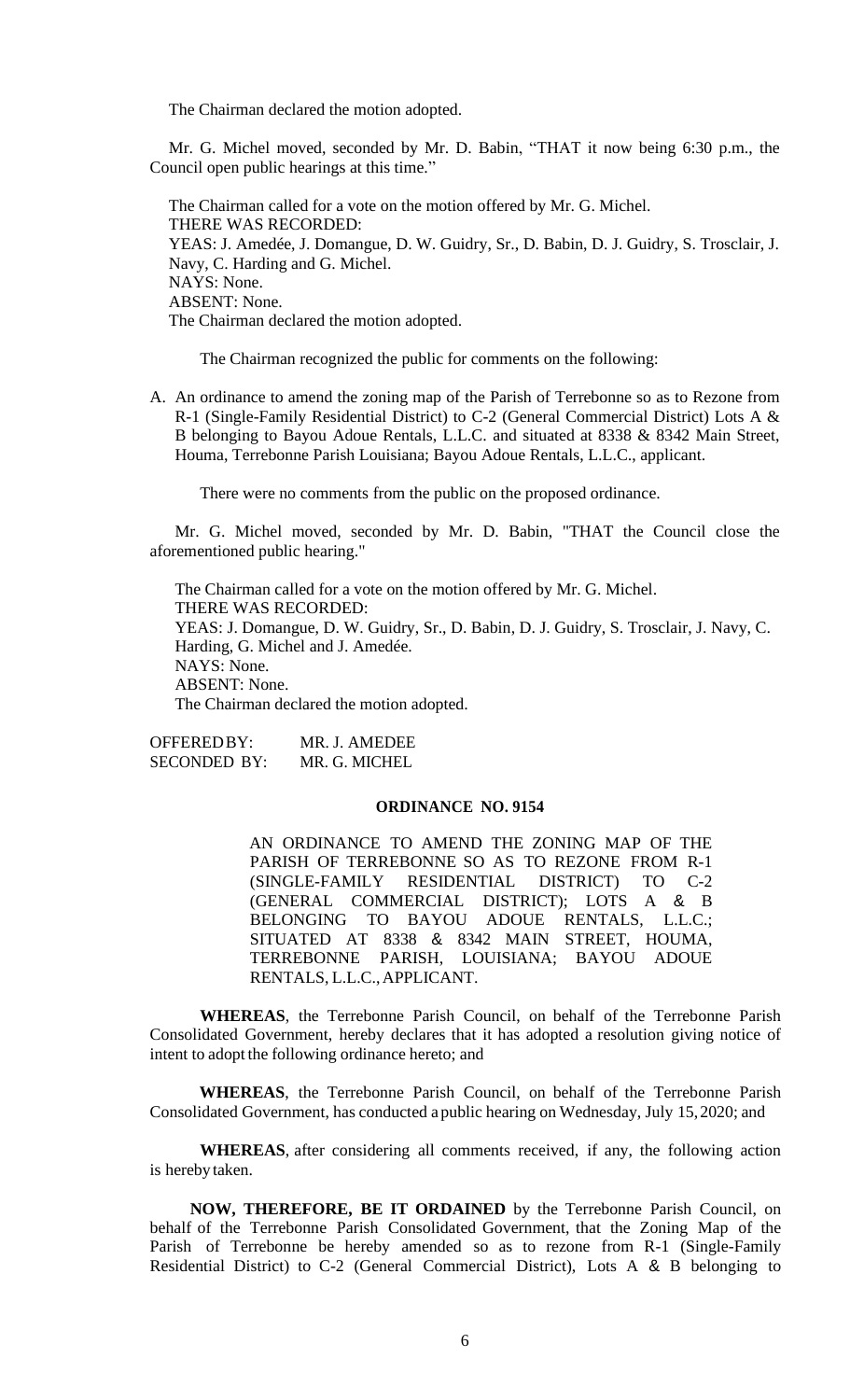Bayou Adoue Rentals, L.L.C.; situated at 8338 & 8342 Main Street, Houma, Terrebonne Parish, Louisiana.

This ordinance, having been introduced and laid on the table for at least thirty days, was voted upon as follows:

THERE WAS RECORDED: YEAS: J. Domangue, D. W. Guidry, Sr., D. Babin, D. J. Guidry, S. Trosclair, J. Navy, C. Harding, G. Michel, and J. Amedée. NAYS: None. NOT VOTING: None. ABSTAINING: None. ABSENT: None. The Chairman declared the ordinance adopted on this the 15th day of July 2020.

The Chairman recognized the public for comments on the following:

- B. An ordinance to amend the 2020 Adopted Operating Budget and 5-year Capital Outlay Budget of the Terrebonne Parish Consolidated Government for the following items and to provide for related matters:
	- I. Ashland Landfill Road Extension, \$250,000
	- II. JAG 2019 Award, \$12,017
	- III. Houma Police Department- LA Commission on Law Enforcement Grant, \$375,000

IV. Animal Shelter- Donation \$2,500

There were no comments from the public on the proposed ordinance.

Mr. D. J. Guidry, moved, seconded by Mr. G. Michel, "THAT, the Council close the aforementioned public hearing."

The Chairman called for a vote on the motion offered by Mr. D. J. Guidry, Sr. THERE WAS RECORDED: YEAS: J. Domangue, D. W. Guidry, Sr., D. Babin, D. J. Guidry, S. Trosclair, J. Navy, C. Harding, G. Michel, and J. Amedée. NAYS: None. ABSENT: None. The Chairman declared the motion adopted.

OFFERED BY: MR. D. J. GUIDRY SECONDED BY: MS. J. DOMANGUE

### **ORDINANCE NO. 9155**

AN ORDINANCE TO AMEND THE 2020 ADOPTED OPERATING BUDGET AND 5- YEAR CAPITAL OUTLAY BUDGET OF THE TERREBONNE PARISH CONSOLIDATED GOVERNMENT FOR THE FOLLOWING ITEMS AND TO PROVIDE FOR RELATED MATTERS.

- I. Ashland Landfill Road Extension, \$250,000
- II. JAG 2019 Award, \$12,017
- III. Houma Police Dept LA Commission on Law Enforcement Grant, \$375,000
- IV. Animal Shelter-donation, \$2,500

# **SECTION I**

**WHEREAS**, Administration is requesting funding for the engineering work on the Ashland Landfill Road Extension of \$250,000, and

**WHEREAS**, the funding will come from the Sanitation fund balance.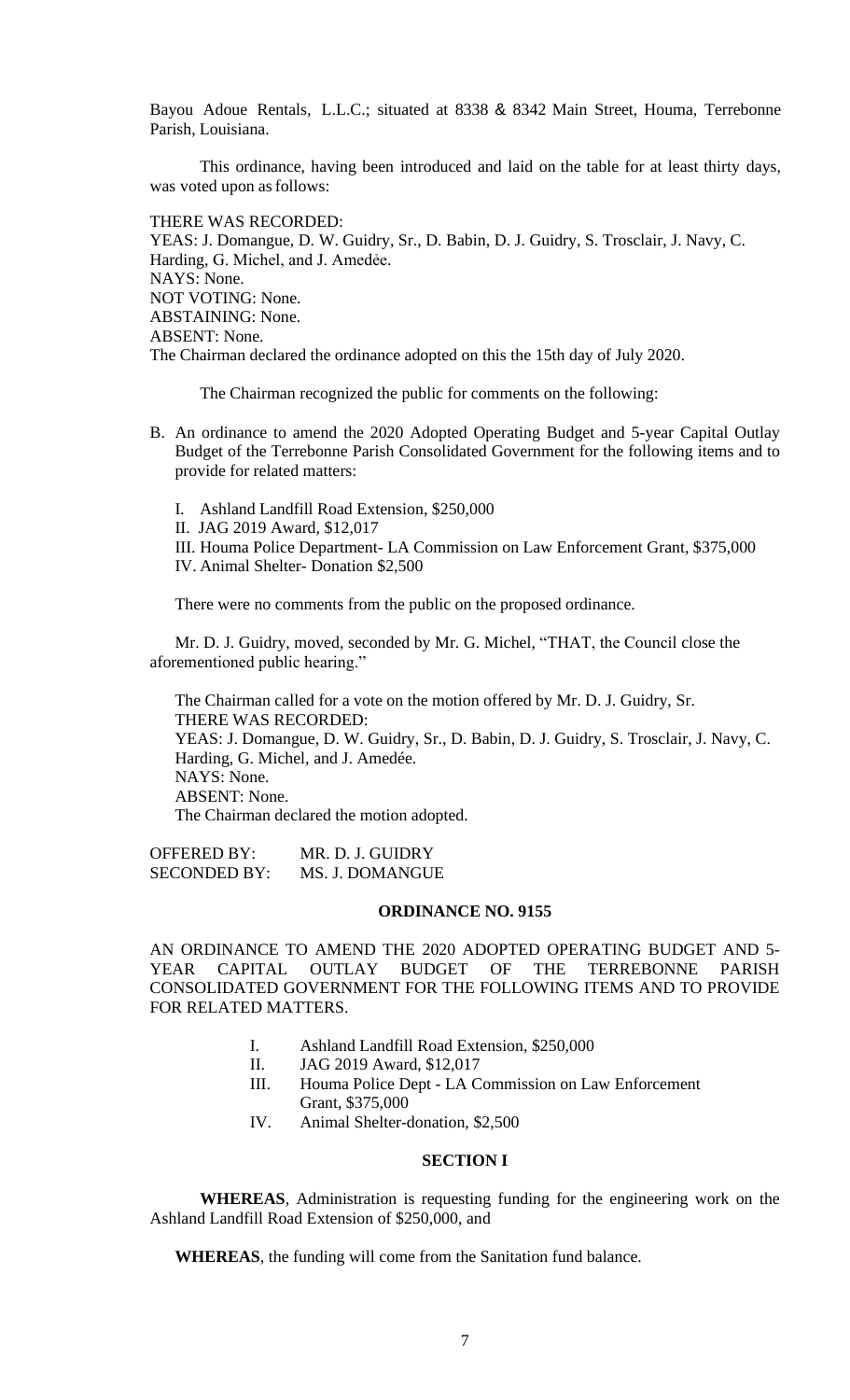**NOW, THEREFORE BE IT ORDAINED**, by the Terrebonne Parish Council, on behalf of the Terrebonne Parish Consolidated Government, that the 2020 Adopted Operating Budget and 5-Year Capital Outlay Budget be amended for the Ashland Landfill Road Extension. (Attachment A)

### **SECTION II**

**WHEREAS**, the Houma Police Department of the Terrebonne Parish Consolidated Government has been approved for a grant from the U.S. Department of Justice, Office of Justice Programs Fiscal Year 2019 Edward Byrne Memorial JAG Fund in the amount of Twelve Thousand Seventeen dollars (\$12,017.00). The Fiscal Year 2019 Edward Byrne Memorial JAG Fund will provide grant funding to improve the effectiveness and safety of our Police Officers by providing them with overtime, Traffic Enforcement and complaints, improving Police Officer Safety, and community policing with Terrebonne Young Marines, and

**WHEREAS**, the Parish Administrative staff and the Parish Finance Department will oversee the implementation and meeting all the requirements set forth by the United States Department of Justice, Office of Justice Programs.

**NOW, THEREFORE BE IT FURTHER ORDAINED**, by the Terrebonne Parish Council, on behalf of the Terrebonne Parish Consolidated Government that the 2020 Adopted Budget be amended to recognize the funding for the JAG 2019 Award. (Attachment B)

## **SECTION III**

**WHEREAS**, the Parish received funds from Louisiana Commission on Law Enforcement and the Administration of Criminal Justice Fiscal Year 2020-2021 Crime Victim Assistance Grant (Grant #2018-VA-5079) for \$375,000, which includes 80% federal funds of \$300,000, and a 20% match of \$75,000, and

**WHEREAS,** the 2020-2021 Crime Victim Assistance Grant (Grant #2018-VA-5079) will provide funding for assistance, referrals and direct immediate crisis services to victims through the utilization of several different law enforcement agencies and victim advocates, and

**WHEREAS**, the 2020-2021 Crime Victim Assistance Grant (Grant #2018-VA-5079) will also cover overtime cost of the Houma Police Department, Assumption Parish Sheriff's Office, and Thibodaux Police Department as victim advocates, along with funding for The Haven for improved servers for victims within Region 11 Sane Program, and

**NOW, THEREFORE BE IT FURTHER ORDAINED**, by the Terrebonne Parish Council, on behalf of the Terrebonne Parish Consolidated Government, that the 2020 Adopted Operating Budget be amended to reflect the funding of the Crime Victim Assistance Grant Award. (Attachment C)

#### **SECTION IV**

**WHEREAS**, the Animal Shelter received a donation of \$2,500 from Maddie's Fund to be used to purchase kitten supplies, and

**WHEREAS**, the funds will be placed in the Operating account.

**NOW, THEREFORE BE IT FURTHER ORDAINED**, by the Terrebonne Parish Council, on behalf of the Terrebonne Parish Consolidated Government, that the 2020 Adopted Operating Budget of the Terrebonne Parish Consolidated Government be amended to recognize the funding for the Animal Shelter. (Attachment D)

# **SECTION V**

If any word, clause, phrase, section or other portion of this ordinance shall be declared null, void, invalid, illegal, or unconstitutional, the remaining words, clauses, phrases, sections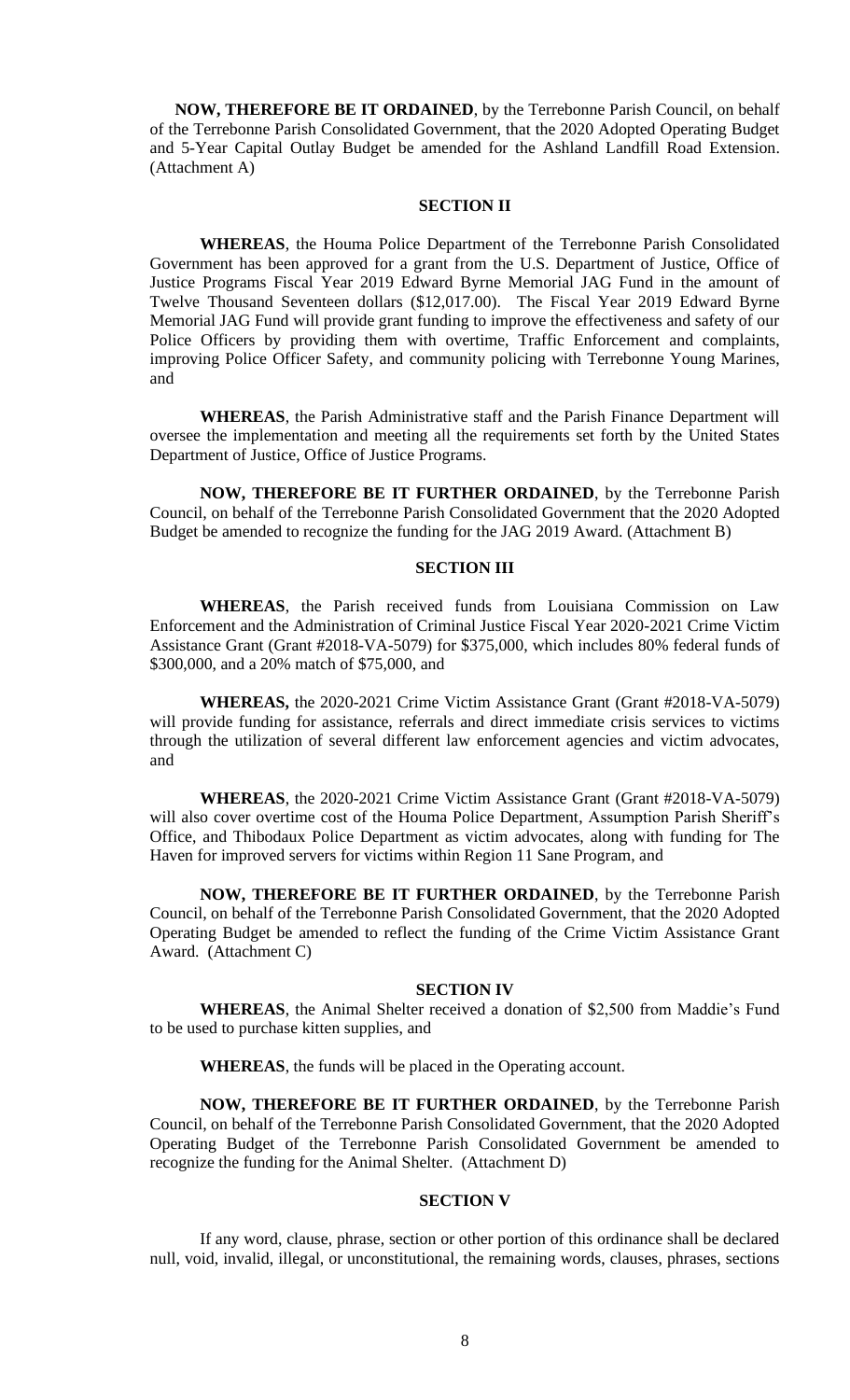and other portions of this ordinance shall remain in full force and effect, the provisions of this ordinance hereby being declared to be severable.

### **SECTION VI**

This ordinance shall become effective upon approval by the Parish President or as otherwise provided in Section 2-13(b) of the Home Rule Charter for a Consolidated Government for Terrebonne Parish, whichever occurs sooner.

This ordinance, having been introduced and laid on the table for at least two weeks, was voted upon as follows:

THERE WAS RECORDED:

YEAS: J. Domangue, D. W. Guidry, Sr., D. Babin, D. J. Guidry, S. Trosclair, J. Navy, C. Harding, G. Michel, and J. Amedée. NAYS: None. NOT VOTING: None. ABSTAINING: None. ABSENT: None. The Chairman declared the ordinance adopted on this the 15th day of July 2020.

C. [An ordinance to rename Weatherford Drive as Rouses Drive.](https://terrebonneparish.novusagenda.com/AgendaWeb/CoverSheet.aspx?ItemID=26327&MeetingID=2033)

There were no comments from the public on the proposed ordinance.

Mr. G. Michel moved, seconded by Mr. J. Amedée, "THAT, the Council close the aforementioned public hearing."

The Chairman called for a vote on the motion offered by Mr. G. Michel. THERE WAS RECORDED: YEAS: J. Domangue, D. W. Guidry, Sr., D. Babin, D. J. Guidry, S. Trosclair, J. Navy, C. Harding, G. Michel, and J. Amedée. NAYS: None. ABSENT: None. The Chairman declared the motion adopted.

OFFERED BY: MR. J. AMEDEE SECONDED BY: MR. D. W. GUIDRY, SR.

#### **ORDINANCE NO. 9156**

AN ORDINANCE RENAMING "WEATHERFORD DRIVE" TO "ROUSES DRIVE", A PUBLIC MAINTAINED STREET, AND SAME INTO THE ENHANCED 911 EMERGENCY RESPONSE SYSTEM FOR THE PURPOSE OF PROVIDING A BETTER MEANS OF LOCATING ADDRESSES; TO SET FORTH AN EFFECTIVE DATE FOR THE INCORPORATION OF THE STREET NAME, AND TO AUTHORIZE THE INSTALLATION OF STREET SIGNS; AND ADDRESS OTHER MATTERS RELATIVE THERETO.

**WHEREAS**, Section 2-11(6) of the Parish Charter provides that an ordinance is required for the changing of street name, and

**WHEREA**S, Louisiana Revised Statutes 18:201, provides a governing authority renaming a street shall transmit a certified report of such action to the registrar of voters of the parish

**WHEREAS**, Weatherford Drive is a street in the Parish of Terrebonne and the name shall be changed to Rouses Drive, and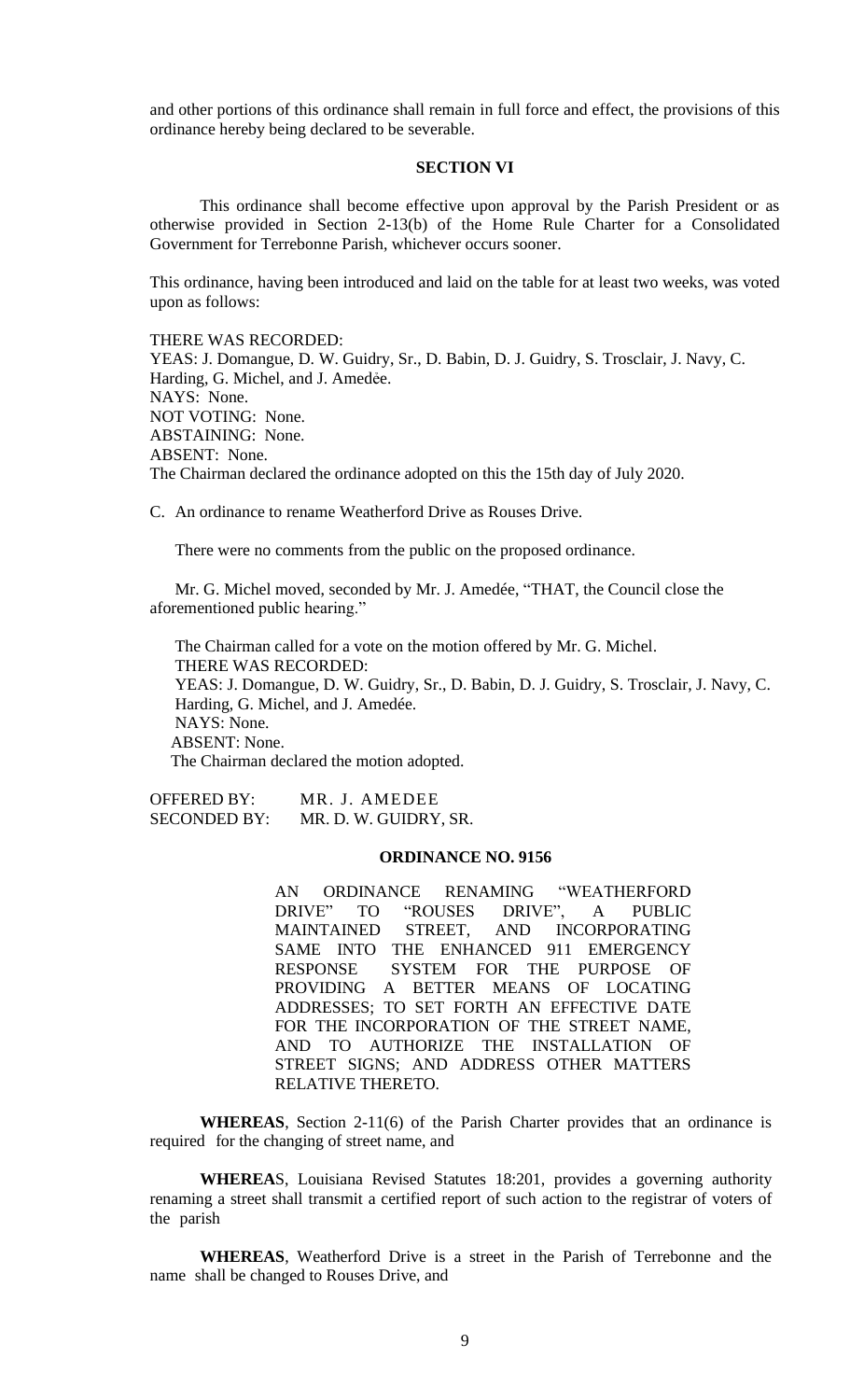**WHEREAS**, the Terrebonne Parish Communications District E-911 shall be notified upon the renaming of the street, and

**NOW IT BE ORDAINED** by the Terrebonne Parish Council, on behalf of the Terrebonne Parish Consolidated Government, that this ordinance shall become effective on the  $19<sup>th</sup>$  day of August 2020, and

**BE IT FURTHER ORDAINED** that a copy of this ordinance be submitted to the Terrebonne Parish Communications District Board, the local United States Postal Service, all fire districts, Acadian Ambulance Service, the Terrebonne Parish Sheriff's Office, Registrar of Voters, and any other appropriate agency; and

**BE IT FURTHER ORDAINED** that the Parish be directed to install the proper street signs on the appropriate streets, and that any other actions relative thereto be addressed; and

### **SECTION I**

If any word, clause, phrase, section or other portion of this ordinance shall be declared null, void, invalid, illegal, or unconstitutional, the remaining words, clauses, phrases, sections and other portions of this ordinance shall remain in full force and effect, the provisions of this ordinance hereby being declared to be severable.

### **SECTION II**

Except as otherwise provided for herein, this ordinance shall become effective upon approval by the Parish President or as otherwise provided in Section 2-13(b) of the Home Rule Charter for a Consolidated Government for Terrebonne Parish, whichever occurs sooner.

### **SECTION III**

In accordance with Louisiana Revised Statutes 18:201 upon final passage, Terrebonne Parish Consolidated Government, Terrebonne Parish Communication District E-911 and the Registrar of Voters shall be notified of the name change in accordance with law.

This ordinance, having been introduced and laid on the table for at least two weeks, was voted upon as follows:

THERE WAS RECORDED:

YEAS: J. Domangue, D. W. Guidry, Sr., D. Babin, D. J. Guidry, S. Trosclair, J. Navy, C. Harding, G. Michel, and J. Amedée. NAYS: None. NOT VOTING: None. ABSTAINING: None. ABSENT: None. The Chairman declared the ordinance adopted on this, the 15<sup>th</sup> day of July 2020.

D. An ordinance to authorize the donation of land located at 507 Madison Street, Houma LA under the terms and conditions of the Community Development Block Grant (CDBG) Buyout Program and authorize the Parish President to execute any and all document necessary to affect the donation to Options for Independence.

There were no comments from the public on the proposed ordinance.

Mr. G. Michel moved, seconded by Mr. J. Amedée, "THAT, the Council close the aforementioned public hearing."

The Chairman called for a vote on the motion offered by Mr. G. Michel. THERE WAS RECORDED: YEAS: J. Domangue, D. W. Guidry, Sr., D. Babin, D. J. Guidry, S. Trosclair, J. Navy, C. Harding, G. Michel, and J. Amedée.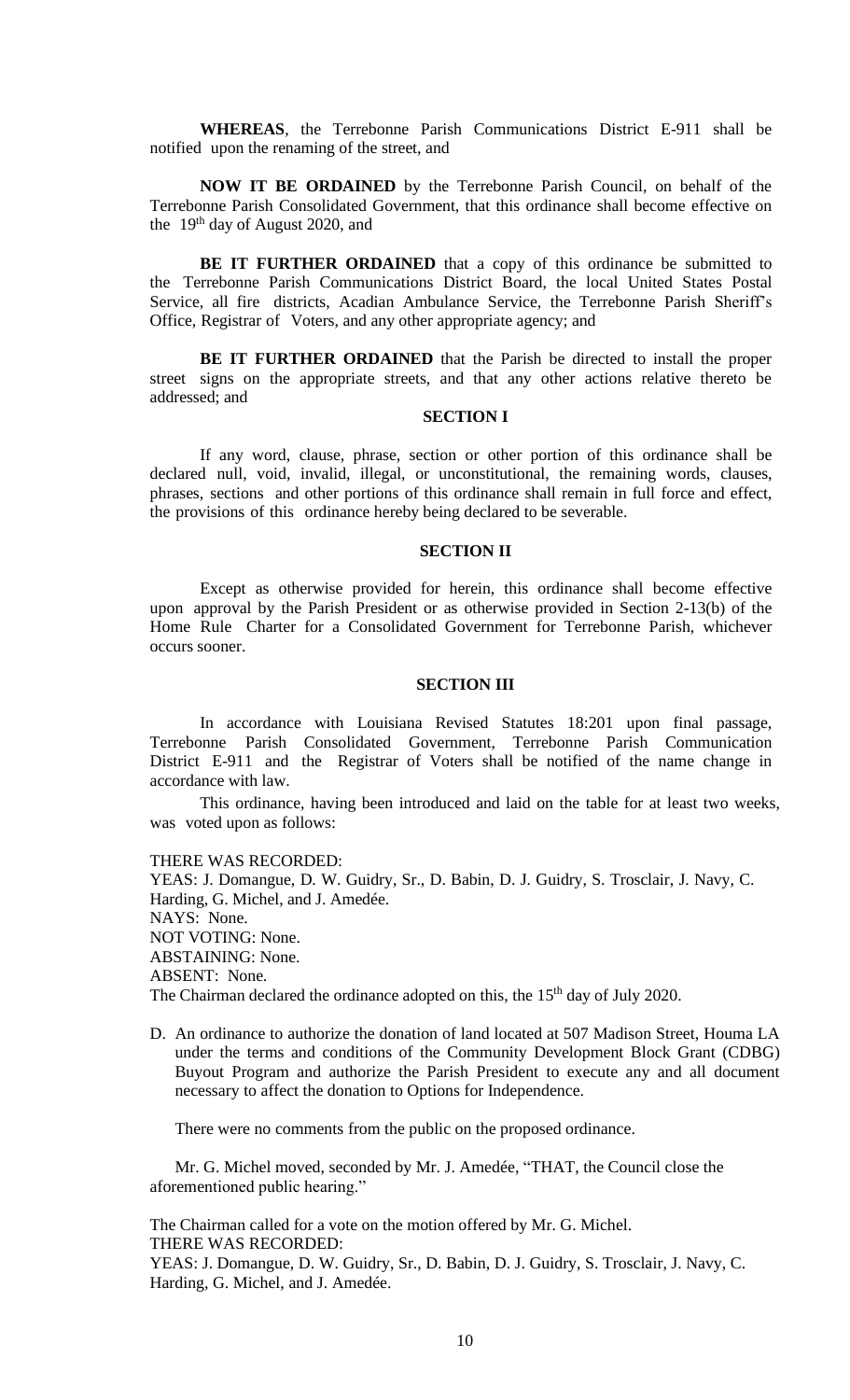NAYS: None. ABSENT: None. The Chairman declared the motion adopted.

OFFERED BY: MR. J. AMEDEE SECONDED BY: MR. G. MICHEL

### **ORDINANCE NO. 9157**

AN ORDINANCE TO AUTHORIZE THE DONATION OF LAND UNDER THE TERMS AND CONDITIONS OF THE COMMUNITY DEVELOPMENT BLOCK GRANT (CDBG) BUYOUT PROGRAM; AND TO AUTHORIZE THE PARISH PRESIDENT TO EXECUTE ANY AND ALL DOCUMENTS NECESSARY TO AFFECT THE DONATION TO OPTIONS FOR INDEPENDENCE.

**WHEREAS**, the Terrebonne Parish Consolidated Government is authorized through the Gustav/Ike Recovery Plan CDBG Buyout Program to sell or donate properties originally acquired through the program; and

**WHEREAS**, the Parish has twice attempted to sell the property at fair market value; and

**WHEREAS**, the Council has declared the property below to be surplus property through Ordinance #8688, and resolved to allow the donation of the property listed below to Options for Independence in Resolution #20-125:

**Owner(s) and address:** 507 Madison, Houma, LA 70360 **Legal Description:** LOT 6 BLOCK 2 MADISON PARK SUBDIVISION CB 1780/24

# **SECTION I**

**NOW, THEREFORE, BE IT ORDAINED** by the Terrebonne Parish Council in regular session convened, and on behalf of the Terrebonne Parish Consolidated Government, that notice is hereby given to adopt an ordinance to authorize the donation of land under the terms and conditions of the Gustav/Ike Recovery Plan CDBG Buyout Program is hereby authorized; and that the Parish President, Gordon E. Dove, is hereby authorized to execute any and all documents necessary to effect the donation.

# **SECTION II**

If any word, clause, phrase, section or other portion of this ordinance shall be declared null, void, invalid, illegal, or unconstitutional, the remaining words, clauses, phrases, sections and other portions of this ordinance shall remain in full force and effect, the provisions of this ordinance hereby being declared to be severable.

### **SECTION III**

This ordinance shall become effective upon approval by the Parish President or as otherwise provided in Section 2-13(b) of the Home Rule Charter for a Consolidated Government for Terrebonne Parish, whichever occurs sooner.

THERE WAS RECORDED: YEAS: J. Domangue, D. W. Guidry, Sr., D. Babin, D. J. Guidry, S. Trosclair, J. Navy, C. Harding, G. Michel, and J. Amedée. NAYS: None. NOT VOTING: None. ABSTAINING: None. ABSENT: None. The Chairman declared the ordinance adopted on this, the 15<sup>th</sup> day of July 2020.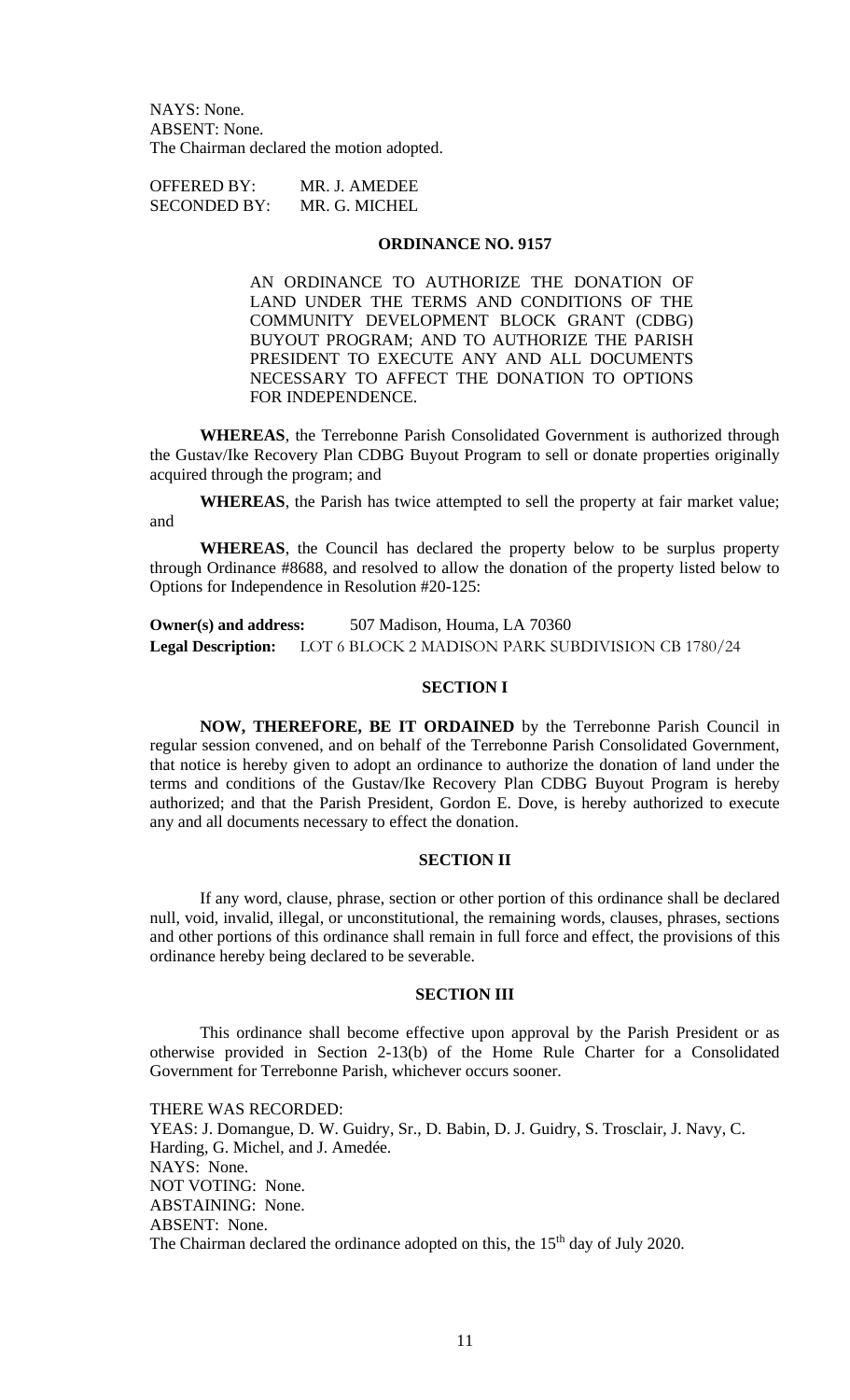Mr. G. Michel moved, seconded by Mr. D. W. Guidry, Sr., "THAT the Council return to the regular order of business."

The Chairman called for a vote on the motion offered by Mr. G. Michel. THERE WAS RECORDED: YEAS: J. Domangue, D. W. Guidry, Sr., D. Babin, D. J. Guidry, S. Trosclair, J. Navy, C. Harding, G. Michel, and J. Amedée. NAYS: None. ABSENT: None. The Chairman declared the motion adopted.

Mr. D. J. Guidry moved, seconded by Mr. G. Michel, "THAT the Council return to the regular order of business and consider Item 1C at this time."

The Chairman called for a vote on the motion offered by Mr. D. J. Guidry. THERE WAS RECORDED: YEAS: J. Domangue, D. W. Guidry, Sr., D. Babin, D. J. Guidry, S. Trosclair, J. Navy, C. Harding, G. Michel, and J. Amedée. NAYS: None. ABSENT: None. The Chairman declared the motion adopted.

Council Chair Steve Trosclair noted that Item 1B: "Memorial acknowledging the life and legacy of former Terrebonne Parish School District Interim Superintendent James Edward Charles" has been deferred until a later meeting.

OFFERED BY: MR. D. W. GUIDRY, SR. SECONDED BY: MR. J. AMEDĖE

# **RESOLUTION NO. 20-192**

A RESOLUTION RATIFYING THE APPOINTMENT OF THE FIRM OF ALL SOUTH CONSULTING ENGINEERS, LLC TO PROVIDE PROFESSIONAL SERVICES FOR THE **BAYOU COUNTRY SPORTS PARK LIGHTING PROJECT** AND AUTHORIZING THE EXECUTION OF AN AGREEMENT FOR THESE SERVICES.

**WHEREAS**, Terrebonne Parish Consolidated Government is desirous of improvements for the Bayou Country Sports Park Project, and

**WHEREAS**, the Terrebonne Parish Consolidated Government is desirous of appointing a firm to provide professional services for the project entitled **Bayou Country Sports Park Lighting Project**, and

**WHEREAS**, the firm of All South Consulting Engineers, LLC has been selected by Terrebonne Parish President Gordon E. Dove to provide the professional services relative to said project, and

**NOW, THEREFORE BE IT RESOLVED,** that the Terrebonne Parish Council does hereby ratify the appointment of the firm of All South Consulting Engineers, LLC by Terrebonne Parish President Gordon E. Dove for professional services for the Bayou Country Sports Park Lighting Project, and

**BE IT FURTHER RESOLVED,** that the Terrebonne Parish Council, on behalf of the Terrebonne Parish Consolidated Government, does hereby authorize the execution of an agreement with the firm of All South Consulting Engineers, LLC by Terrebonne Parish President Gordon E. Dove.

## **THERE WAS RECORDED:**

YEAS: J. Domangue, D. W. Guidry, Sr., D. Babin, D.J. Guidry, S. Trosclair, J. Navy, C. Harding, G. Michel and J. Amedée.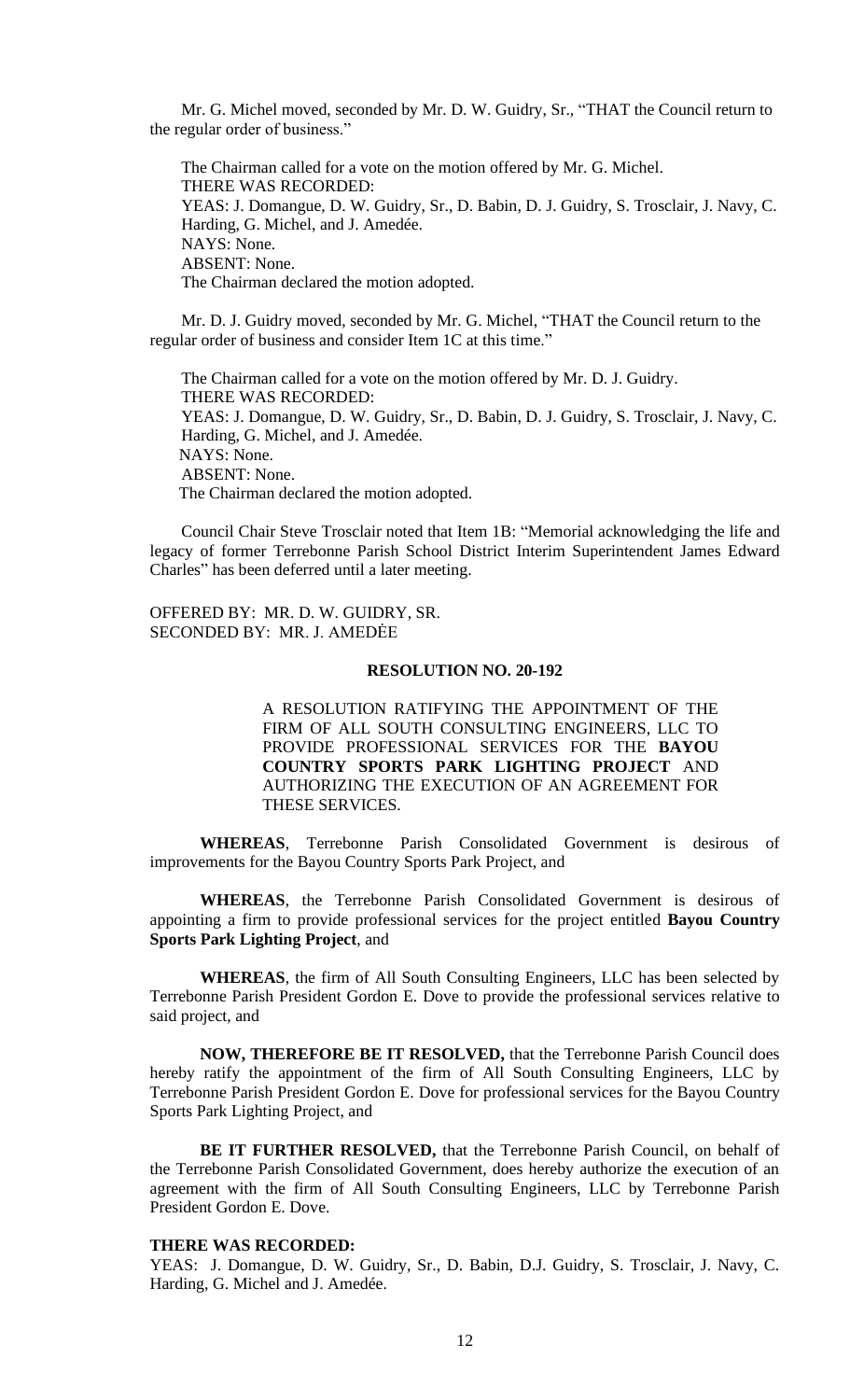NAYS: None. NOT VOTING: None. ABSENT: None. The Chairman declared the resolution adopted on this the  $15<sup>th</sup>$  day of July 2020.

#### \* \* \* \* \* \* \* \* \*

Councilman G. Michel requested consideration of submitting the Bayou Towers Complex resolution, to HUD and Terrebonne Parish's Congressional Delegation to address eh air conditioning issue at said location.

Parish President G. Dove expressed his support of the Council sending the resolution to the federal delegation and Housing & Urban Development (HUD) in hopes of receiving funding to repair the Bayou Towers cooling unit.

Councilman C. Harding informed the Council of how residents of Bayou Towers can report/register complaints. He continued that consideration is being given to changing of thermostats throughout the Bayou Towers Complex and new windows.

Parish Attorney Jules Hebert provided insight on how the Houma-Terrebonne Housing Authority Board is formed and how they receive funding.

Councilman D. Babin suggested that the Council petition the federal government to help fund repairs to the cooling unit at the Bayou Towers Housing Complex.

OFFERED BY: MR. G. MICHEL SECONDED BY: MR. D. BABIN

## **RESOLUTION NO. 20-194**

A RESOLUTION TO REQUEST THE DEPARTMENT OF HOUSING & URBAN DEVELOPMENT (HUD) AND LOUISIANA'S CONGRESSIONAL DELEGATION TO WORK TOGETHER WITH A SENSE OF URGENCY AND UNITY TO RESOLVE AND FIND A VIABLE SOLUTION FOR COOLING UNITS IN THE BAYOU TOWERS COMPLEX/HIGHRISE LOCATED IN HOUMA, LA

**WHEREAS,** the Terrebonne Parish Council has concern for every resident living in Terrebonne Parish, and

**WHEREAS,** the Bayou Towers' Complex houses approximately three hundred (300) elderly and disabled citizens, and

**WHEREAS,** many residents of the Bayou Towers Complex have complained about inadequate air conditioning/cooling systems, and

**WHEREAS,** the health of many of the residents in the Bayou Towers Complex depends upon the quality and comfort of their housing, and

**WHEREAS,** the Department of Housing and Urban Development (HUD) is responsible for the maintenance of the Bayou Towers Complex; and

**WHEREAS,** each member of the Terrebonne Council wishes that this issue be resolved for the residents of the Bayou Towers.

**NOW THEREFORE, BE IT RESOLVED,** that the Terrebonne Parish Council requests that the Department of Housing and Urban Development (HUD), Senator John Kennedy, Senator William Cassidy, Representative Steve Scalise and Representative Garret Graves work together with a sense of urgency and unity to address and resolve the air conditioning problem at the Bayou Towers Complex.

## **THERE WAS RECORDED:**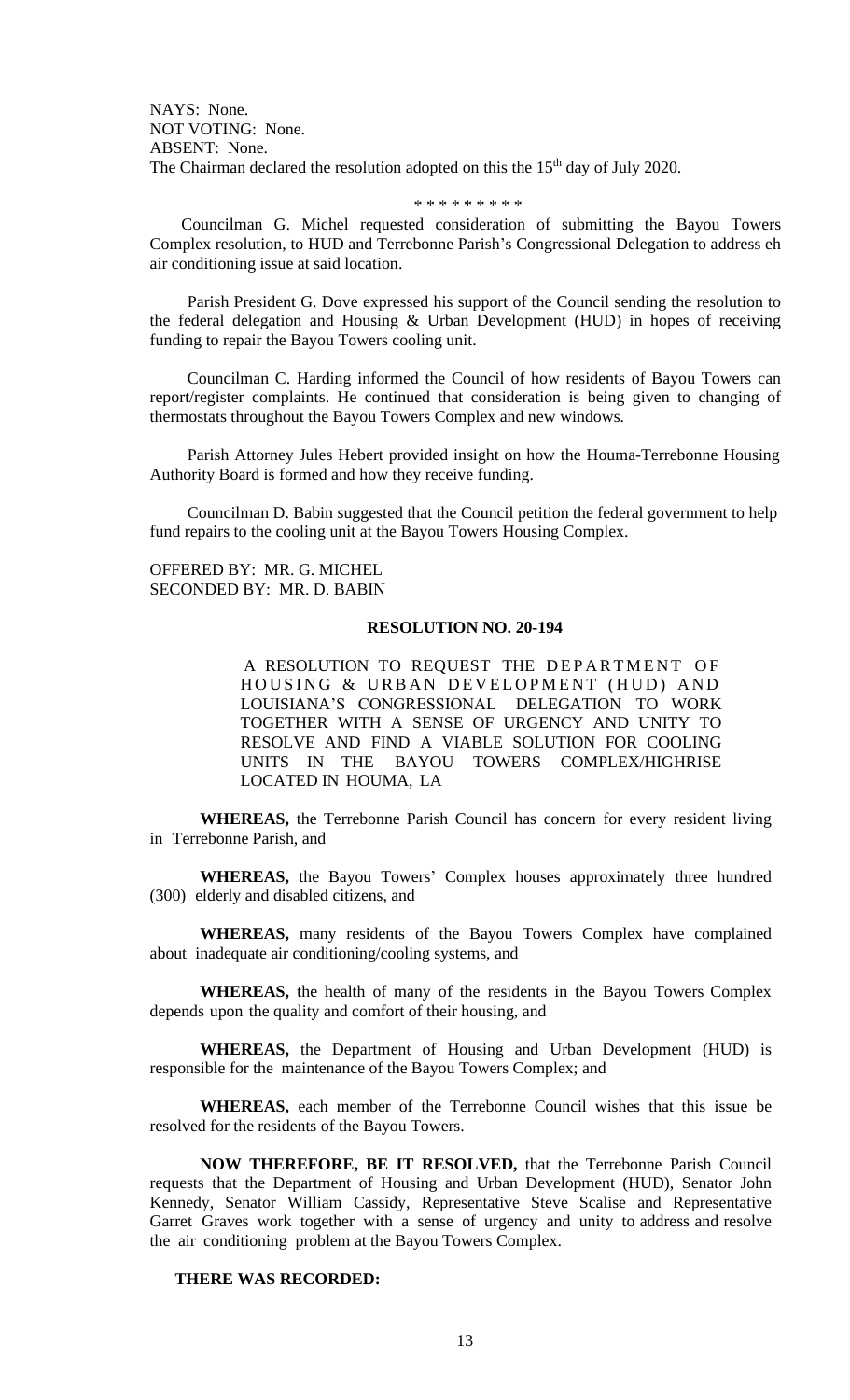YEAS: J. Domangue, D. W. Guidry, Sr., D. Babin, D. J. Guidry, S. Trosclair, J. Navy, C. Harding, G. Michel and J. Amedée. NAYS: None. NOT VOTING: None. ABSENT: None. The Chairman declared the resolution adopted on this the  $15<sup>th</sup>$  day of July 2020.

\* \* \* \* \* \* \* \* \*

Discussion transpired relative to supplemental pay for Parish essential workers and the criteria for receiving supplemental pay from the federal government under the CARES Act.

Upon Councilman C. Harding's questioning, Parish Manager Mike Toups explained the Parish's hiring, firing, and grievance process. Mr. Toups then explained how members of the grievance board are selected and appointed by the Parish President.

Mr. Ortego provided additional detail on the Parish's grievance process and hiring practices. He further explained how jobs are advertised and filled.

Councilman J. Navy suggested that a policy be put in place regarding internal hiring verses someone applying from outside of the Parish Government.

In response to additional questions, Mr. Ortego explained that current employees can submit a letter of interest in order to transfer to another department.

Councilman J. Navy requested that the Human Resources Department consider policies with regards to interviews and vacancies. (NO ACTION TAKEN)

Parish Manager Mr. Mike Toups presented an update on drainage pump station projects across Terrebonne Parish, including new 12" Diesel/Ele. over Hydraulic Pump stations pumps being installed and awaiting Entergy service installation on Cavaness and Westview Dr., and the three 36" diesel pumps at D-04 Lashbrook are all operational. The D-73 Susie Canal 24" pump is in assembly and is scheduled to be installed next week pending availability of the crane. Montegut Levee Lift project is currently ongoing. One 8" portable pump was installed at Old Spanish Trail to assist with backwater flooding issue and a PowerPoint presentation on the Bayou Country Sports Park.

Civic Center Director Dean Schouest elaborated on the Bayou Country Sports Park's economic impact and marketing ideas for the facility and staffing.

Mr. Lenny Swiderski, owner of Lenny's located at 656 Corporate Drive, expressed his concern with Governor John Bel Edwards' bar closure mandate. He informed the Council that small businesses need to stay in business to fund the Parish.

Mr. J. Navy moved, seconded by Mr. D. W. Guidry Sr., "THAT the Council extend Mr. Lenny Swiderski an additional two minutes."

The Chairman called for a vote on the motion offered by Mr. J. Navy. THERE WAS RECORDED: YEAS: J. Domangue, D. W. Guidry, Sr., D. Babin, D. J. Guidry, S. Trosclair, J. Navy, C. Harding, G. Michel and J. Amedée. NAYS: None. ABSENT: None. The Chairman declared the motion adopted.

Mr. Swiderski pleaded with the Council to be the voice of bar owners and workers.

The following individuals were also recognized and expressed their concerns regarding recent mandated bar closures: Mr. Jamie Billiot, affiliate of Billiot Nation; Indian Tribal Government Enterprise, Mr. Rodney Carvin, owner of Jazz Blues & Bayous located at 7803 Main Street, and Mr. Dale Ledet of 4144 Bayouside Dr.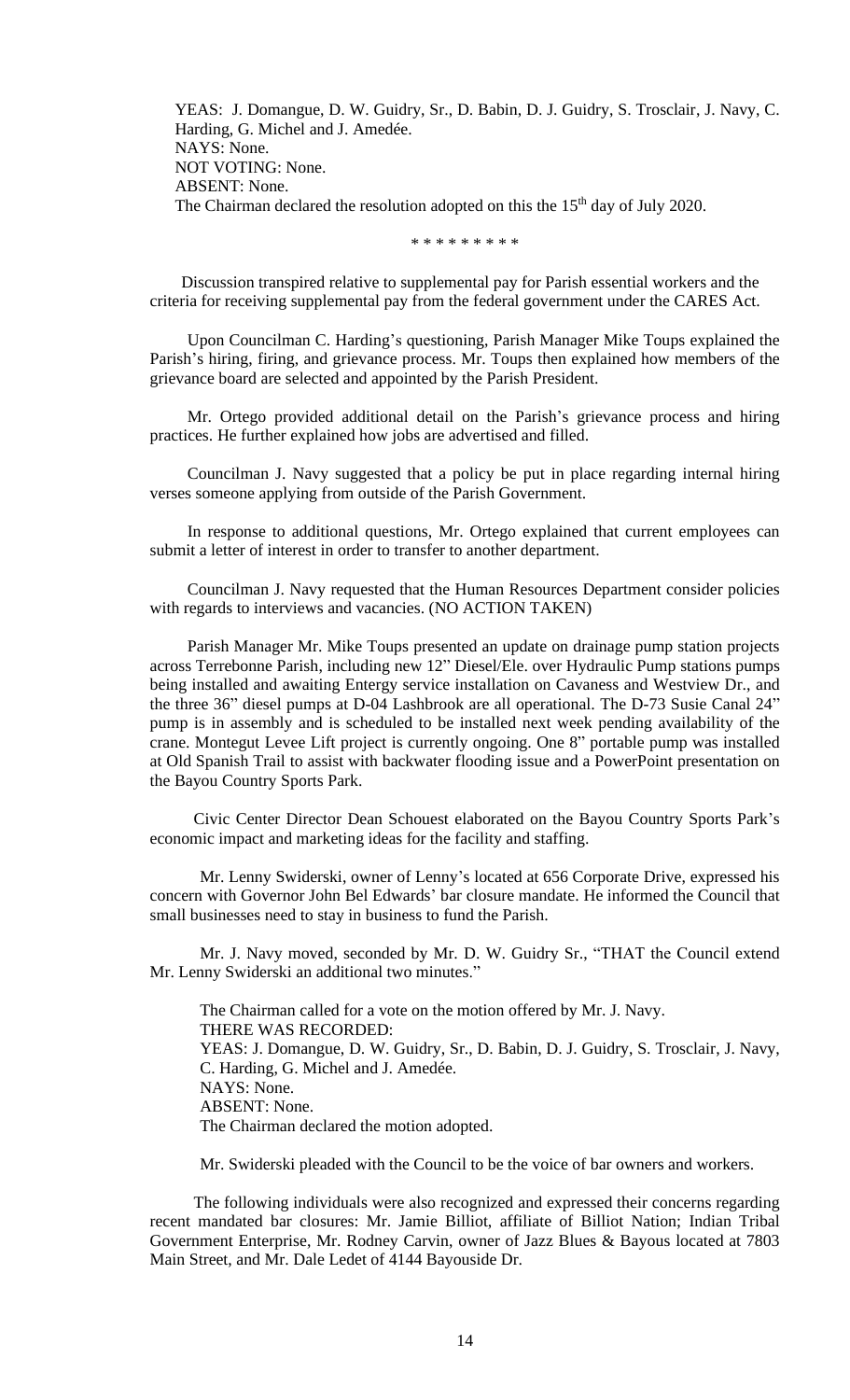Councilman J. Navy expressed his opinion that bar owners should be compensated for having to shut down.

Councilman D. J. Guidry suggested that the bar owners could send a letter to the state disagreeing with the Governor's decision.

Mr. Myron LeBoeuf, resident of 1706 Rio Vista Ave., expressed his concern regarding recent flooding and drainage on his street. He stated that flooding concerns did not occur until after new construction project on Laban Ave.

Councilman D. J. Guidry informed Mr. LeBoeuf that they are working to improve the drainage of Rio Vista Ave.

Parish President G. Dove informed Mr. LeBoeuf that a 42" pump will be installed to help alleviate the drainage issues, to ensure it does not happen again.

The Chairman called for a report on the Budget & Finance Committee meeting held on 07/13/2020, whereupon the Committee Chairman, noting that ratification of minutes calls a public hearing on July 29, 2020 at 6:30 p.m., rendered the following:

# **BUDGET & FINANCE COMMITTEE**

### **JULY 13, 2020**

The Chairman, John Navy, called the Budget & Finance Committee meeting to order at 5:30 p. m. at the Houma-Terrebonne Civic Center with an Invocation offered by Committee Member C. Harding and the Pledge of Allegiance led by Committee Member S. Trosclair. Upon roll call, Committee Members recorded as present were J. Domangue, D. W. Guidry, Sr., D. Babin, D. J. Guidry, S. Trosclair, J. Navy, C. Harding, G. Michel and J. Amedée. A quorum was declared present.

OFFERED BY: MR. J. AMEDĖE SECONDED BY: MR. S. TROSCLAIR

## **RESOLUTION NO. 20-195**

A RESOLUTION AUTHORIZING THE PARISH PRESIDENT TO CONTRACT WITH ACTIVE DEPLOYMENT SYSTEMS, INC., AND UNITED SITE SERVICES OF LOUISIANA, INC., FOR SANITARY SERVICES IN SUPPORT OF EMERGENCY OPERATIONS, AND

**WHEREAS**, bids were received on May 27, 2020, for Sanitary Services in Support of Emergency Operations, and

**WHEREAS,** after reviewing the bids submitted, it is recommended that the bid be awarded to Active Deployment Systems, Inc., and United Site Services of Louisiana, Inc., and

**WHEREAS**, after review of the bid of Bush Fire Services Inc., it has been determined that the bid cannot be considered due to the bidder failing to include the required signature authorization with their bid, and

**WHEREAS**, the Parish Administration concurs with this recommendation and recommends a contract be awarded to Active Deployment Systems, Inc., and United Site Services of Louisiana, Inc., and

**NOW, THEREFORE BE IT RESOLVED,** by the Terrebonne Parish Council, on behalf of the Terrebonne Parish Consolidated Government, that the recommendation of the Parish President, be and is hereby authorized to contract for Sanitary Services in Support of Emergency Operations in accordance with the bids submitted on May 27, 2020.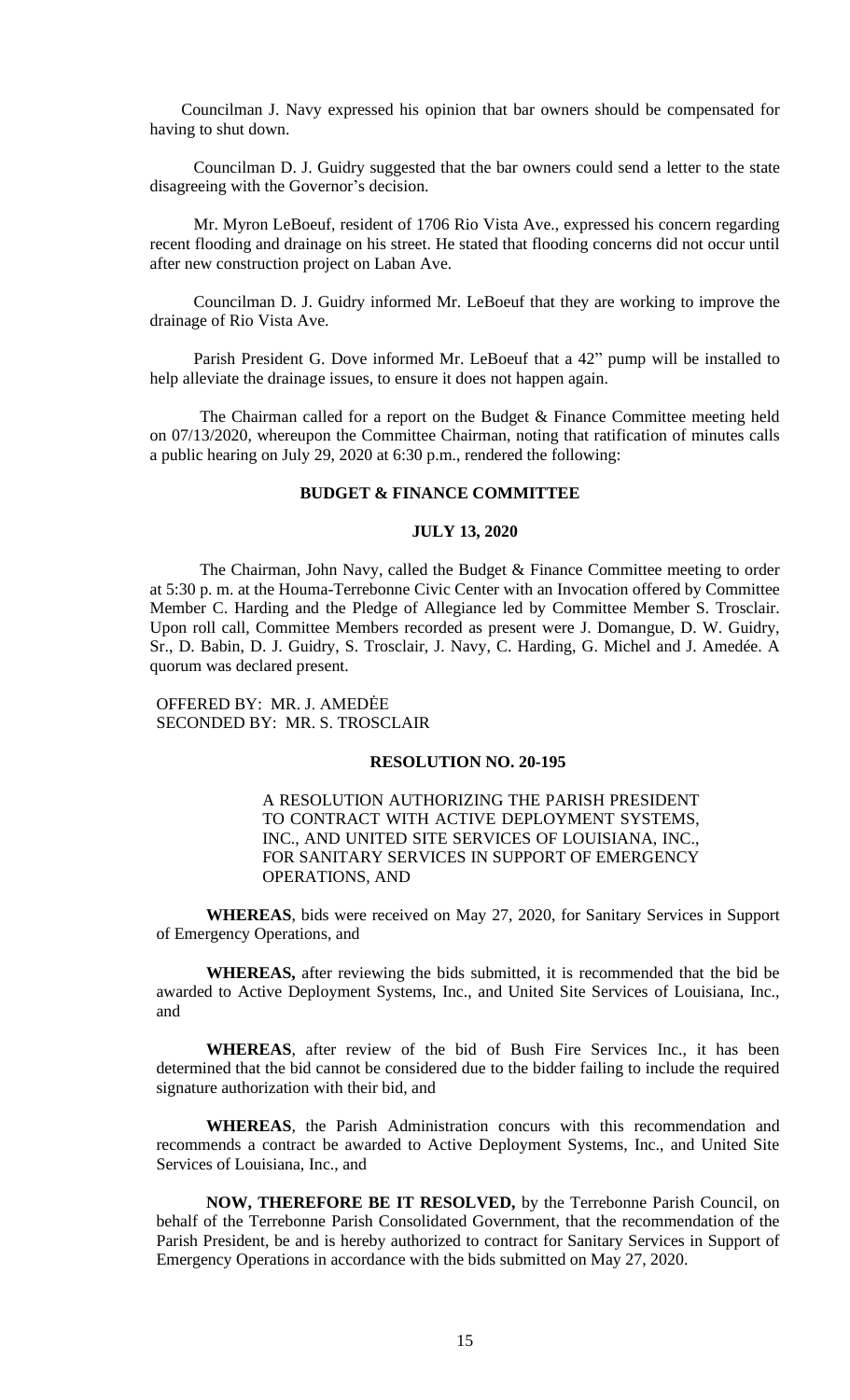**BE IT FURTHER RESOLVED**, that the Parish President and all other appropriated parties be, and they are hereby authorized to execute any and all contract documents associated herewith.

### **THERE WAS RECORDED:**

YEAS: J. Domangue, D. W. Guidry, Sr., D. Babin, D.J. Guidry, S. Trosclair, J. Navy, C. Harding, G. Michel and J. Amedée. NAYS: None. NOT VOTING: None. ABSENT: None. The Chairman declared the resolution adopted on this the 13<sup>th</sup> day of July 2020.

\* \* \* \* \* \* \* \* \*

Mr. S. Trosclair moved, seconded by Mr. J. Amedée, "THAT the Budget and Finance Committee authorize the signing of a negotiated contract for the purpose of the Vegetation Maintenance Contract to Norris and Boudreaux Contractors." (\*RESOLUTION OFFERED AFTER DISCUSSION)

The Chairman recognized Mr. Julius Hebert, Parish Attorney, who stated that a lawsuit had been filed against the Parish regarding the awarding of the Vegetation Maintenance Contract and recommended that the resolution be adopted subject to the advice of the Legal Department. He then recommended that, as a legal matter, any further discussion regarding the contract or associated litigation be held in an executive session.

Committee Member G. Michel suggested that the Committee delay action on the resolution until it could convene in Executive Session to discuss the contract and associated litigation.

Discussion ensued relative to the Parish's providing vegetation maintenance services throughout the Parish and the use of contractors.

The Chairman recognized Mr. David Rome, Public Works Director, who clarified that some vegetation maintenance services are being provided by the Parish, but personnel availability is insufficient to accommodate the entire Parish.

The Chairman recognized Mr. Hebert who clarified that the item on the agenda was only regarding the approval of the contract and suggested that no further discussion be held in reference to said agenda item.

Committee Member D. W. Guidry, Sr. shared his support of approving the contract subject to the advice of the Legal Department then shared his concern that the additional services were greatly needed at this time.

Committee Member D. Babin suggested that the Committee call for a Special Session then meet in Executive Session to discuss the contract and associated litigation. He then shared his concerns regarding the growing need for the vegetation maintenance services in Terrebonne Parish and the potential difficulties in addressing vegetation should there be additional delays.

Mr. Hebert reiterated that the item on the agenda was only regarding the approval of the contract then reiterated that no further discussion should be held as it pertained to an active legal matter.

Mr. G. Michel offered a substitute motion "THAT the Committee hold over for two days Agenda Item 2: 'RESOLUTION: Concurring with the Parish Administration authorizing the signing of a negotiated contract for the purpose of the Vegetation Maintenance Contract to Norris and Boudreaux Contractors' and that an Executive Session be scheduled in two days in order to discuss said item and its associated litigation." (\*\*MOTION FAILED DUE TO LACK OF A SECOND)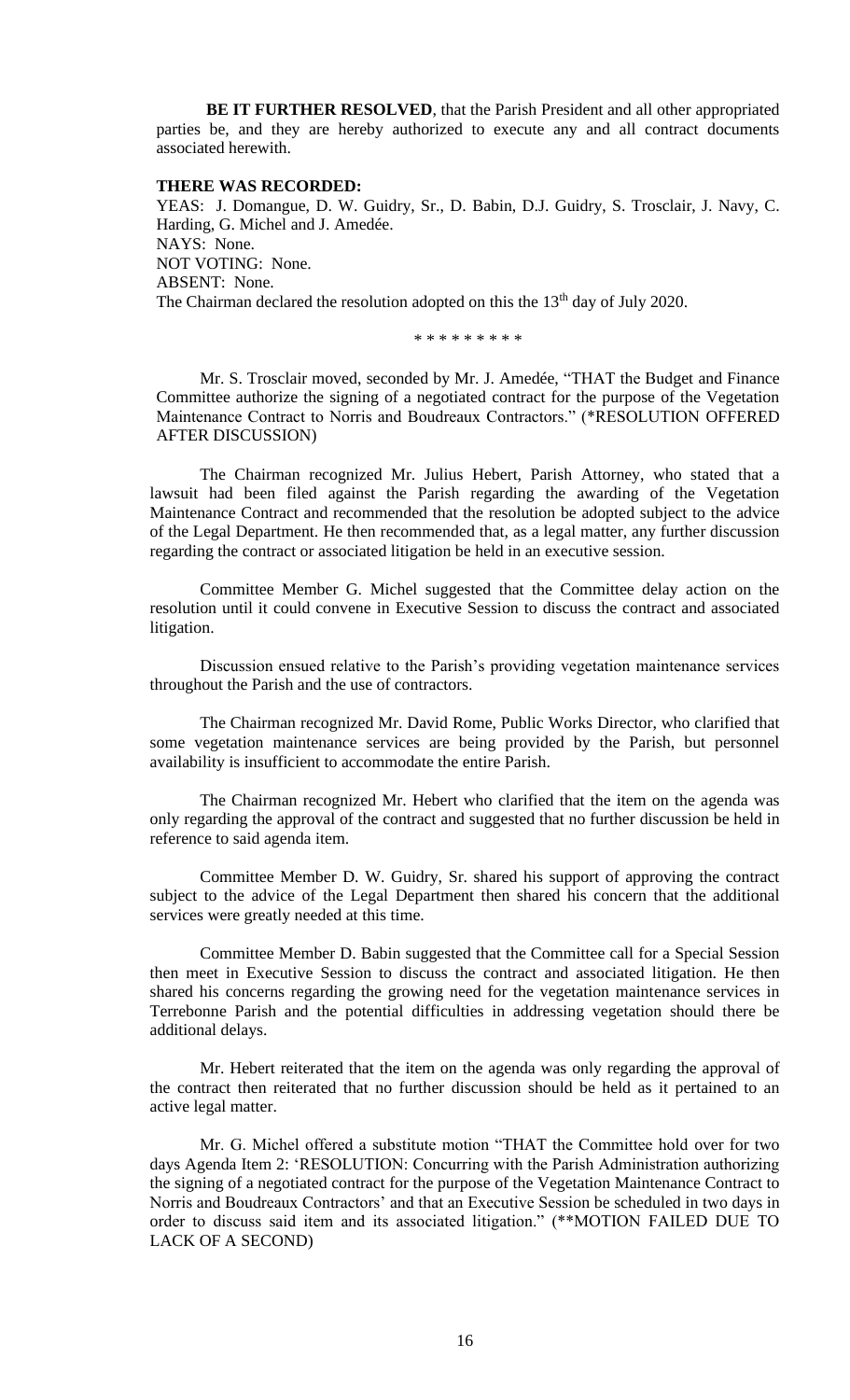Discussion ensued relative to the Committee's ability to provide sufficient notice to hold an executive session at the next Regular Council Session in order to discuss the contract in question and its associated litigation.

Committee Member D. W. Guidry, Sr. suggested that the Council be provided with the associated litigation information the following day and that any additional discussion could be held at the next Regular Council Session prior to the ratification of the Budget and Finance Committee Meeting minutes.

\*\*The *aforementioned* substitute motion failed due to lack of a second.

OFFERED BY: MR. S. TROSCLAIR SECONDED BY: MR. J. AMEDĖE

# **RESOLUTION NO. 20-196**

A RESOLUTION AUTHORIZING THE SIGNING OF A NEGOTIATED CONTRACT FOR THE PURPOSE OF THE VEGETATION MAINTENANCE CONTRACT TO PROVIDE VEGETATION MAINTENANCE AND CONTROL OF EMERGENT AQUATIC VEGETATION FOR THE TERREBONNE PARISH CONSOLIDATED GOVERNMENT, PUBLIC WORKS/R&B-VEGETATION DIVISION.

**WHEREAS,** unit prices and terms were negotiated by Terrebonne Parish Public Works for the Vegetation Maintenance Contract to provide Vegetation Maintenance and Control of Emergent Aquatic Vegetation, and

**WHEREAS,** David Rome, Public Works Operations Manager has agreed with the negotiated unit prices of Norris and Boudreaux Contractors, and

**WHEREAS,** the contract period shall begin upon execution of the contract and the contract shall be for a two (2) year period beginning on the effective date, and ending two (2) years thereafter, or the completion of work orders given. The initial two (2) year term of this contract may be extended for an additional one (1) year term provided there is no change in the terms, conditions, specifications and pricing structure, and

**WHEREAS,** the Parish Administration has concurred with the recommendation of the Vegetation Maintenance Service Contract for Norris and Boudreaux Contractors at the negotiated unit prices for Vegetation Maintenance and Control of Emergent Aquatic Vegetation as per the attached forms, and

**NOW, THEREFORE BE IT RESOLVED,** by the Terrebonne Parish Council, on behalf of the Terrebonne Parish Consolidated Government, that the recommendation of Parish Administration is approved and the Service Contract for Norris and Boudreaux Contractors be accepted as per the attached forms.

#### **THERE WAS RECORDED:**

YEAS: J. Domangue, D. W. Guidry, Sr., D. Babin, D.J. Guidry, S. Trosclair, J. Navy, C. Harding, G. Michel and J. Amedée. NAYS: None. NOT VOTING: None. ABSENT: None. The Chairman declared the resolution adopted on this the  $13<sup>th</sup>$  day of July 2020.

\* \* \* \* \* \* \* \* \*

Mr. D. W. Guidry, Sr. moved, seconded by Mr. S. Trosclair, "THAT the Budget & Finance Committee introduce an ordinance to amend the 2020 Adopted Operating Budget, 5- Year Capital Outlay Budget, and Budgeted Positions of the Terrebonne Parish Consolidated Government for the following items and to provide for related matters: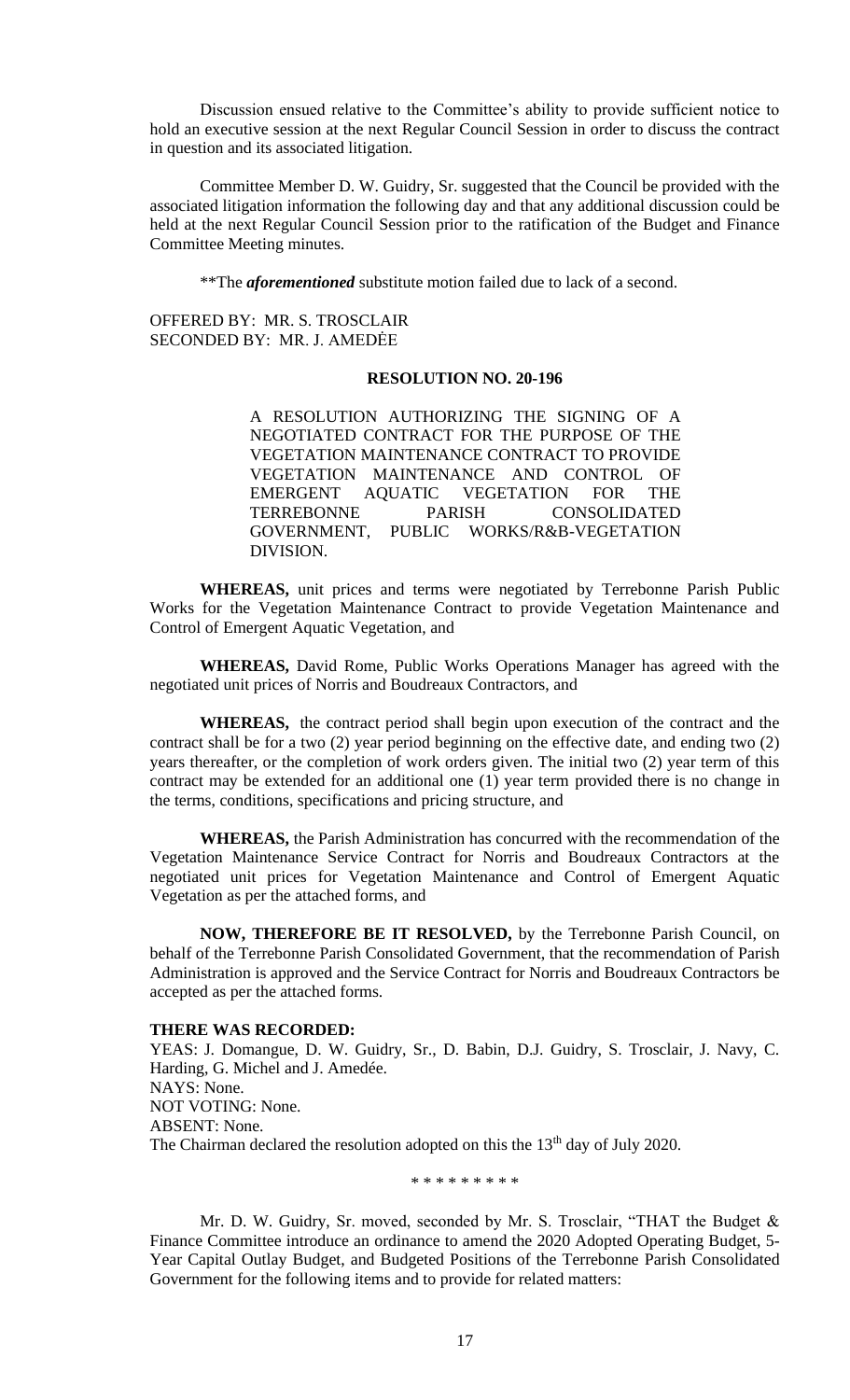- I. CWEF Sports Park Waterline, \$143,000
- II. CWEF Sports Park Waterline, \$79,200
- III. General Fund Office of Emergency Preparedness 2019 Cities Readiness Initiative, \$19,511
- III. Local Government Assistance Program, \$165,700
- IV. Downtown Development donation, \$2,250
- V. Houma Downtown Development \$89,197
- VI. Drainage, \$38,559
- a. Add full time Operations Manager
- VII. Valhi Drainage, \$67,640
- VIII. Petit Caillou Drainage, \$70,000
- IX. Hanson Canal (Bayou Black Pump Station), \$34,000
- X. Industrial Pump Station, \$75,000
- XI. LA Highway 24 Sidewalks, \$60,000
- XII. Civic Center Sidewalks, \$70,000
- XIII. Savanne Road Containment Project, \$66,000
- XIV. Bayou Terrebonne Cleanup, \$160,000
- XV. Road Lighting District #2 Sports Park Lighting, \$20,761
- XVI. Houma Police Department LCLE Grant, \$21,333

and call a public hearing on said matter on Wednesday, July 29, 2020 at 6:30 p.m."

The Chairman called for the vote on the motion offered by Mr. D. W. Guidry, Sr. THERE WAS RECORDED:

YEAS: J. Domangue, D. W. Guidry, Sr., D. Babin, D. J. Guidry, S. Trosclair, J. Navy, C. Harding, G. Michel and J. Amedée.

NAYS: None.

ABSENT: None.

The Chairman declared the motion adopted.

Mr. S. Trosclair moved, seconded by Mr. J. Amedée, "THAT, there being no further business to come before the Budget & Finance Committee, the meeting be adjourned."

The Chairman called for the vote on the motion offered by Mr. S. Trosclair. THERE WAS RECORDED: YEAS: J. Domangue, D. W. Guidry, Sr., D. Babin, D. J. Guidry, S. Trosclair, J. Navy, C. Harding, G. Michel, J. Amedée. NAYS: None. ABSENT: None. The Chairman declared the motion adopted and the meeting was adjourned at 5:48 p.m.

John A. Navy, Chairman

Keith Hampton, Minute Clerk

Mr. J. Navy moved, seconded by Mr. J. D. W. Guidry, Sr., "THAT the Council accept and ratify the minutes of the Public Services Committee meeting held on 07/13/2020."

The Chairman called for a vote on the motion offered by Mr. J. Navy. THERE WAS RECORDED: YEAS: J. Domangue, D. W. Guidry, Sr., D. Babin, D. J. Guidry, S. Trosclair, J. Navy, C. Harding, G. Michel, and J. Amedée. NAYS: None. ABSENT: None. The Chairman declared the motion adopted.

The Chairman called for a report on the Public Services Committee meeting held on 07/13/2020, whereupon the Committee Chairman, noting that ratification of minutes calls a public hearing on July 29, 2020 at 6:30 p.m., rendered the following: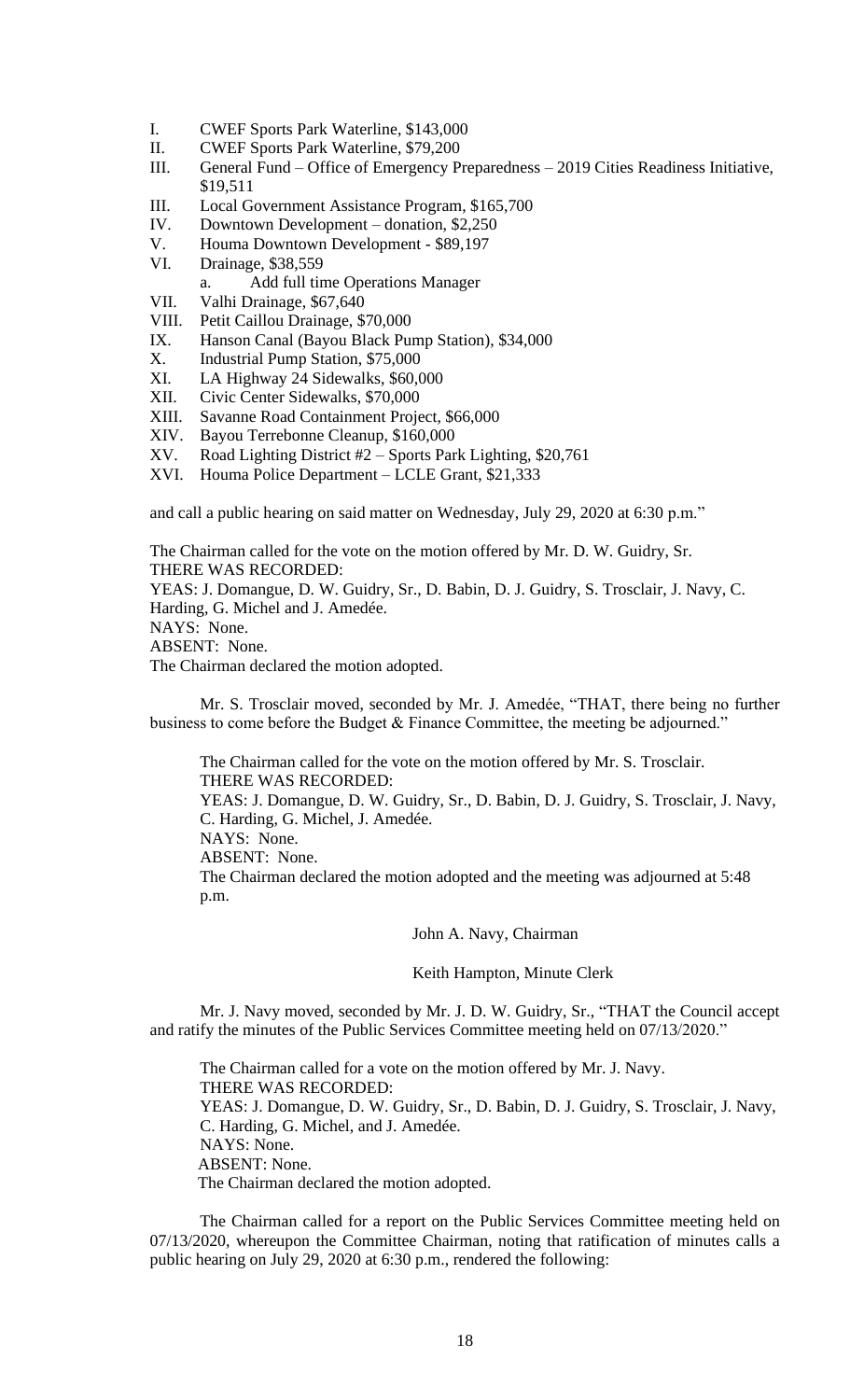### **PUBLIC SERVICES COMMITTEE**

### **JULY 13, 2020**

The Chairman, Carl Harding, called the Public Services Committee meeting to order at 5:50 p.m. at the Houma-Terrebonne Civic Center with an Invocation offered by Committee Member J. Domangue and the Pledge of Allegiance led by Committee Member D. J. Guidry. Upon roll call, Committee Members recorded as present were: J. Domangue, D. W. Guidry, Sr., D. Babin, D. J. Guidry, S. Trosclair, J. Navy, C. Harding, G. Michel, J. Amedée. A quorum was declared present.

OFFERED BY: MR. D. J. GUIDRY SECONDED BY: MR. S. TROSCLAIR

### **RESOLUTION NO. 20-197**

# A RESOLUTION AUTHORIZING THE EXECUTION OF CHANGE ORDER NO. 2 FOR PARISH PROJECT NO. 17- GOVGEN-50, TPCG GOVERNMENT TOWER GENERATOR, TERREBONNE PARISH, LOUISIANA.

**WHEREAS**, the Terrebonne Parish Consolidated Government did receive construction bids on Parish Project No. 17-GOVGEN-50, TPCG Government Tower Generator, Terrebonne Parish, Louisiana, and

**WHEREAS**, when the contractor began the demolition work some unforeseen work was discovered, and

**WHEREAS**, this unanticipated electrical work was required to reconfigure area lighting conductors, and

**WHEREAS**, these unforeseen changes will increase the construction contract by One Thousand, Three Hundred Thirty-Seven Dollars and Eighty-Seven Cents (\$1,337.87), and

**WHEREAS**, this Change Order also adds 4 additional contract days due to the rain days exceeding the USDA allowance, and

**WHEREAS**, this Change Order No. 2 has been recommended by the Engineer, Marrero, Couvillon and Associates, LLC, for this project.

**NOW, THEREFORE, BE IT RESOLVED,** that the Terrebonne Parish Council on behalf of the Terrebonne Parish Consolidated Government, does hereby approve and authorize the execution by Terrebonne Parish President Gordon E. Dove of Change Order No. 2 to the construction agreement with Thomassie Construction, Inc. for Parish Project No. 17- GOVGEN-50, TPCG Government Tower Generator, Terrebonne Parish, Louisiana, for an increase of Four (4) calendar days and a cost increase of One Thousand, Three Hundred Thirty-Seven Dollars and Eighty-Seven Cents (\$1,337.87), to the construction contract, and

BE IT FURTHER RESOLVED, that a certified copy of the resolution be forwarded to Engineer, Marrero, Couvillon and Associates, LLC.

#### **THERE WAS RECORDED:**

YEAS: J. Domangue, D. W. Guidry, Sr., D. Babin, D.J. Guidry, S. Trosclair, J. Navy, C. Harding, G. Michel and J. Amedée. NAYS: None. NOT VOTING: None. ABSENT: None. The Chairman declared the resolution adopted on this the  $13<sup>th</sup>$  day of July 2020.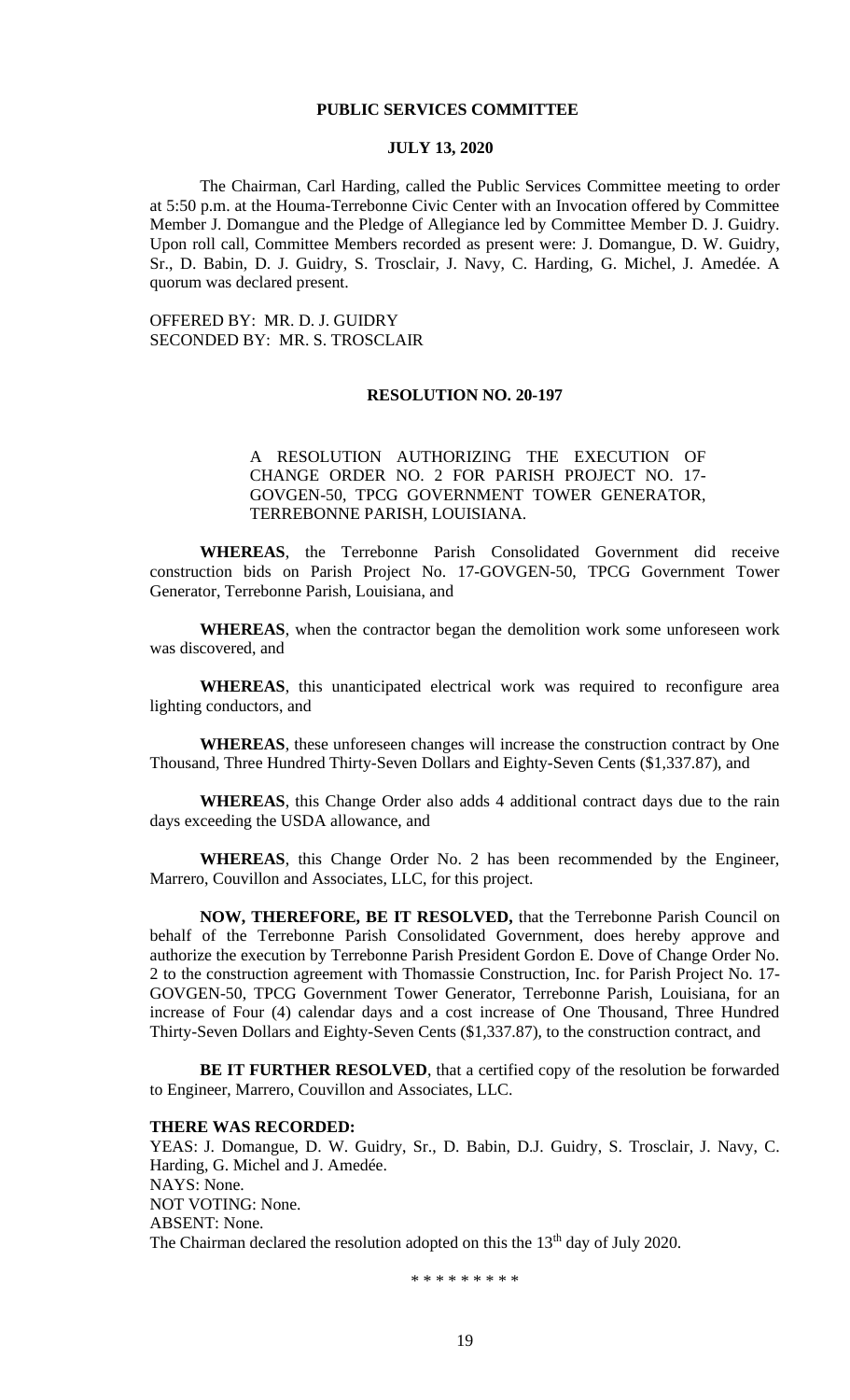# OFFERED BY: MR. D. J. GUIDRY SECONDED BY: MR. S. TROSCLAIR

### **RESOLUTION NO. 20-198**

# A RESOLUTION AUTHORIZING THE EXECUTION OF CHANGE ORDER NO. 3 FOR PARISH PROJECT NO. 17- GOVGEN-50, TPCG GOVERNMENT TOWER GENERATOR, TERREBONNE PARISH, LOUISIANA.

**WHEREAS**, the Terrebonne Parish Consolidated Government did receive construction bids on Parish Project No. 17-GOVGEN-50, TPCG Government Tower Generator, Terrebonne Parish, Louisiana, and

**WHEREAS**, the contractor submitted the fabrication drawings for the new transfer switch, and

**WHEREAS**, the connection terminal was approximately 3-4 foot further in distance than anticipated, and

**WHEREAS**, the existing power conductors will not reach the new transfer switches connection terminals, and

**WHEREAS**, new feeder cables are needed to reach the ATS, and

WHEREAS, these unforeseen changes will increase the construction contract by Twelve Thousand, Nine Hundred Forty-Five Dollars and Ninety Cents (\$12,945.90), and

**WHEREAS**, this Change Order No. 3 has been recommended by the Engineer, Marrero, Couvillon and Associates, LLC, for this project.

**NOW, THEREFORE, BE IT RESOLVED,** that the Terrebonne Parish Council on behalf of the Terrebonne Parish Consolidated Government, does hereby approve and authorize the execution by Terrebonne Parish President Gordon E. Dove of Change Order No. 3 to the construction agreement with Thomassie Construction, Inc. for Parish Project No. 17- GOVGEN-50, TPCG Government Tower Generator, Terrebonne Parish, Louisiana, for an cost increase of Twelve Thousand, Nine Hundred Forty-Five Dollars and Ninety Cents (\$12,945.90), to the construction contract, and

BE IT FURTHER RESOLVED, that a certified copy of the resolution be forwarded to Engineer, Marrero, Couvillon and Associates, LLC.

## **THERE WAS RECORDED:**

YEAS: J. Domangue, D. W. Guidry, Sr., D. Babin, D.J. Guidry, S. Trosclair, J. Navy, C. Harding, G. Michel and J. Amedée. NAYS: None. NOT VOTING: None. ABSENT: None. The Chairman declared the resolution adopted on this the 13<sup>th</sup> day of July 2020.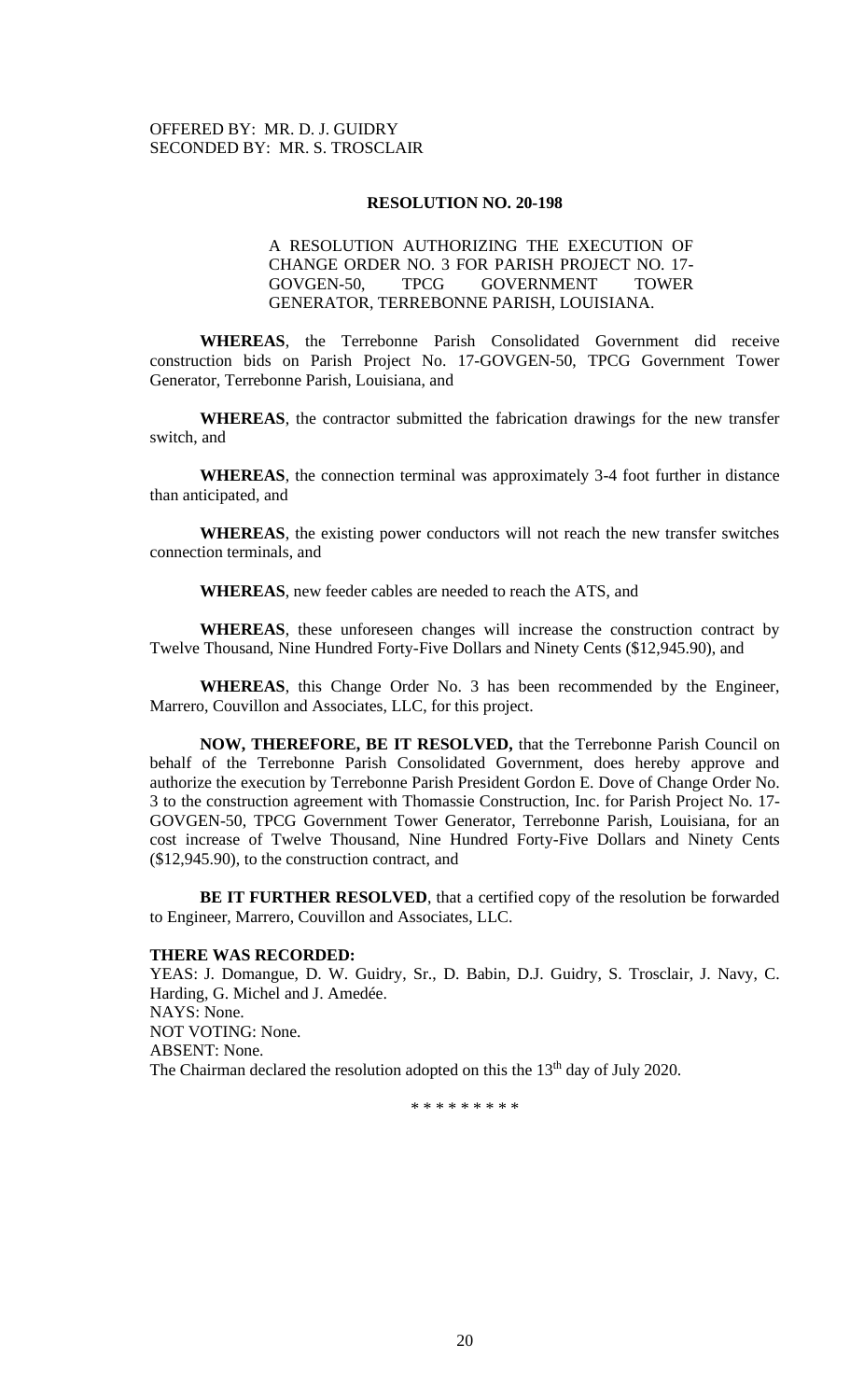AUTHORIZING THE EXECUTION OF CHANGE ORDER NO. 4 FOR PARISH PROJECT NO. 17-GOVGEN-50, TPCG GOVERNMENT TOWER GENERATOR, TERREBONNE PARISH, LOUISIANA.

**WHEREAS**, the Terrebonne Parish Consolidated Government did receive construction bids on Parish Project No. 17-GOVGEN-50, TPCG Government Tower Generator, Terrebonne Parish, Louisiana, and

**WHEREAS**, the power source for the generator's on-board auxiliary power panel needed to be changed from a 30A service to a 100A service, and

**WHEREAS**, this change was due to upsizing by the generator integrator during the assembly process, to include all the loads required for generator operation, and

WHEREAS, these changes will increase the construction contract by Seven Thousand, Twenty-Three Dollars and Fifty Cents (\$7,023.50), and

**WHEREAS**, this Change Order No. 4 has been recommended by the Engineer, Marrero, Couvillon and Associates, LLC, for this project.

**NOW, THEREFORE, BE IT RESOLVED,** that the Terrebonne Parish Council on behalf of the Terrebonne Parish Consolidated Government, does hereby approve and authorize the execution by Terrebonne Parish President Gordon E. Dove of Change Order No. 4 to the construction agreement with Thomassie Construction, Inc. for Parish Project No. 17- GOVGEN-50, TPCG Government Tower Generator, Terrebonne Parish, Louisiana, for an cost increase of Seven Thousand, Twenty-Three Dollars and Fifty Cents (\$7,023.50), to the construction contract, and

BE IT FURTHER RESOLVED, that a certified copy of the resolution be forwarded to Engineer, Marrero, Couvillon and Associates, LLC.

## **THERE WAS RECORDED:**

YEAS: J. Domangue, D. W. Guidry, Sr., D. Babin, D.J. Guidry, S. Trosclair, J. Navy, C. Harding, G. Michel and J. Amedée. NAYS: None. NOT VOTING: None. ABSENT: None. The Chairman declared the resolution adopted on this the  $13<sup>th</sup>$  day of July 2020.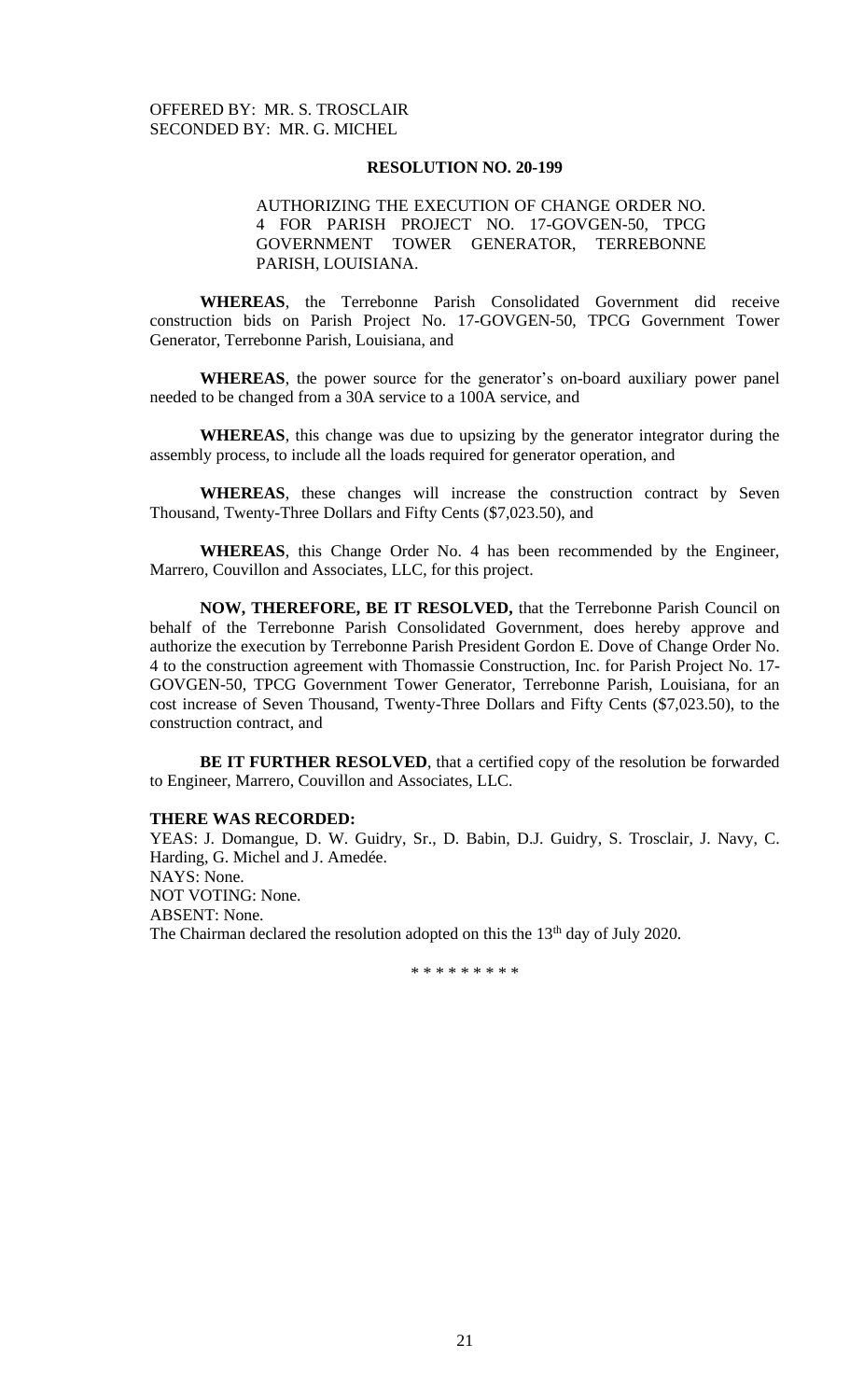A resolution authorizing the execution of Change Order No. 5 for Parish Project No. 17- GOVGEN-50, TPCG Government Tower Generator, Terrebonne Parish, Louisiana.

**WHEREAS**, the Terrebonne Parish Consolidated Government did receive construction bids on Parish Project No. 17-GOVGEN-50, TPCG Government Tower Generator, Terrebonne Parish, Louisiana, and

**WHEREAS**, the Owner requested to relocate the Emergency Stop pushbutton within the sight of the generator so that it would be near the Fire Dept. firewater connection, and

**WHEREAS**, this change order also relocates the fire detection conduit and cable in the Government Tower Electrical Room, and

**WHEREAS**, the exact location of the conduit wall penetration was not observable before construction began, and

WHEREAS, these changes will increase the construction contract by Three Thousand, Six Hundred Fifty-Nine Dollars and Seventy Cents (\$3,659.70), and

**WHEREAS**, this change order also adds Four (4) calendar days to the contract due to adverse weather, and

**WHEREAS**, this Change Order No. 5 has been recommended by the Engineer, Marrero, Couvillon and Associates, LLC, for this project.

**NOW, THEREFORE, BE IT RESOLVED,** that the Terrebonne Parish Council on behalf of the Terrebonne Parish Consolidated Government, does hereby approve and authorize the execution by Terrebonne Parish President Gordon E. Dove of Change Order No. 5 to the construction agreement with Thomassie Construction, Inc. for Parish Project No. 17- GOVGEN-50, TPCG Government Tower Generator, Terrebonne Parish, Louisiana, for an cost increase of Three Thousand, Six Hundred Fifty-Nine Dollars and Seventy Cents (\$3,659.70) and Four (4) Calendar Days to the construction contract, and

**BE IT FURTHER RESOLVED**, that a certified copy of the resolution be forwarded to Engineer, Marrero, Couvillon and Associates, LLC.

### **THERE WAS RECORDED:**

YEAS: J. Domangue, D. W. Guidry, Sr., D. Babin, D.J. Guidry, S. Trosclair, J. Navy, C. Harding, G. Michel and J. Amedée. NAYS: None. NOT VOTING: None. ABSENT: None. The Chairman declared the resolution adopted on this the 13<sup>th</sup> day of July 2020.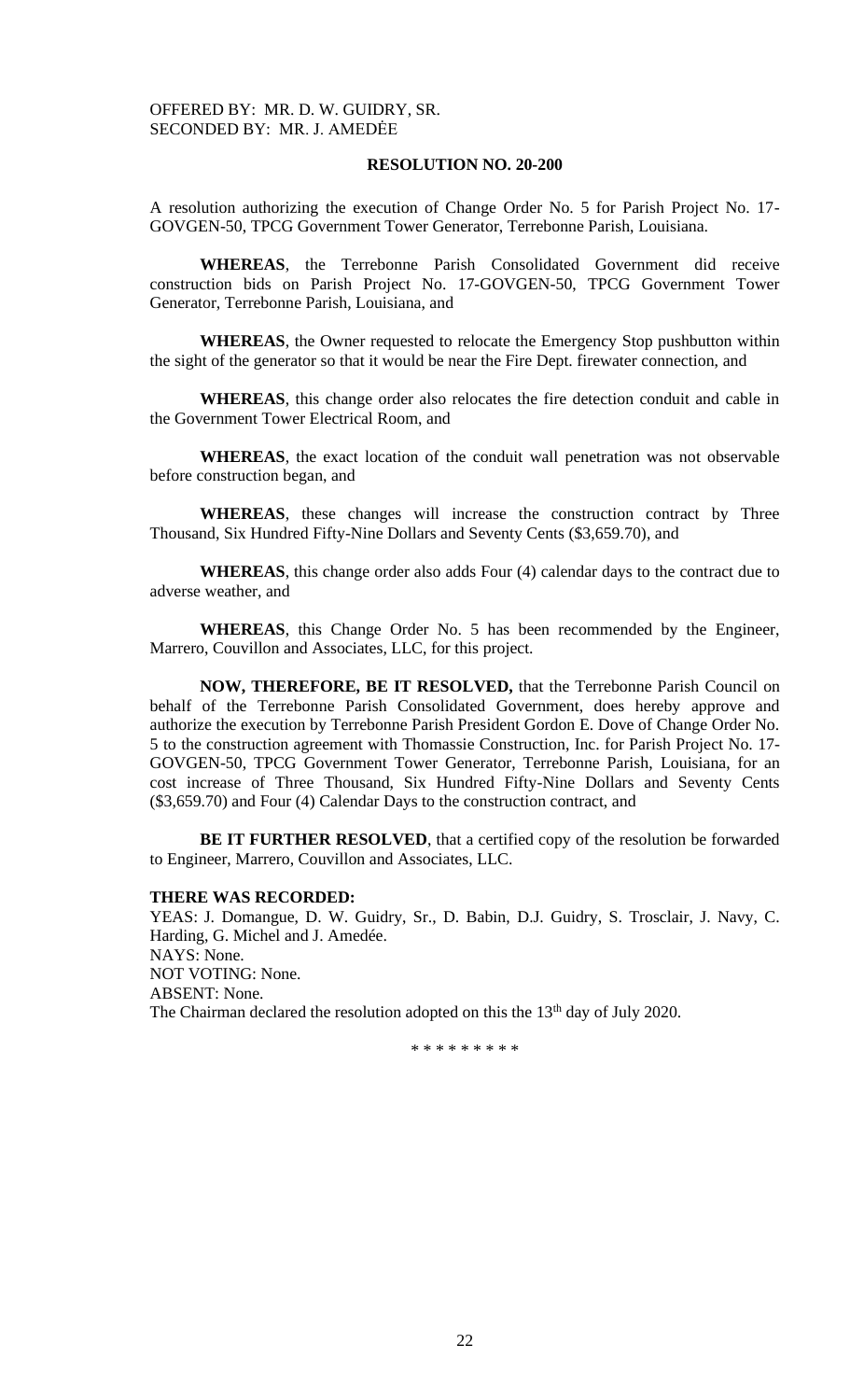A resolution authorizing the purchase of mitigation credits from the Cedar Grove Mitigation Bank to mitigate a total of 1.4 acres of bottomland hardwoods for the Elliot Jones Pump Station Project identified as Project No. 18-DRA-44; and authorizing the signing of the agreement for this mitigation as required by the U.S. Army Corps of Engineers.

**WHEREAS**, the Terrebonne Parish Consolidated Government is desirous of making improvements to the Gibson/Bayou Black Watershed through construction of the new Elliot Jones Pump Station, and

**WHEREAS**, because of unavoidable impacts of wetlands due to the construction of the new pump station, the USACE requires a purchase of 1.4 acres credits from JMB Partnership, LLC for Bottomland Hardwoods, and

**WHEREAS**, TPCG is required to mitigate approximately 1.4 acres of bottomland hardwood from Cedar Grove Mitigation Bank, and

**WHEREAS**, the credits and acres of marsh must be purchased before a permit can be issued to start work, and

**WHEREAS**, the Terrebonne Parish Consolidated Government agrees to pay \$63,000.00 to JMB Partnership, LLC for 1.4 acres of bottomland hardwoods, and

**NOW, THEREFORE BE IT RESOLVED,** that the Terrebonne Parish Council, on behalf of the Terrebonne Parish Consolidated Government, does hereby authorize the execution of said contract in the amount of \$63,000.00 to JMB Partnership, LLC, and any and all paperwork necessary for mitigation for the Elliot Jones Pump Station Project, Parish Project No. 18-DRA-44; by Terrebonne Parish President Gordon E. Dove.

#### **THERE WAS RECORDED:**

YEAS: J. Domangue, D. W. Guidry, Sr., D. Babin, D.J. Guidry, S. Trosclair, J. Navy, C. Harding, G. Michel and J. Amedée. NAYS: None. NOT VOTING: None. ABSENT: None. The Chairman declared the resolution adopted on this the  $13<sup>th</sup>$  day of July 2020.

\* \* \* \* \* \* \* \* \*

The Chairman recognized Mr. Gordon Dove, Parish President, who gave an overview of the proposed Elliot Jones Canal Pump Station and its areas of impact. He then clarified that the adopted resolution would move the project toward receiving the required permitting before it could begin receiving bids for construction.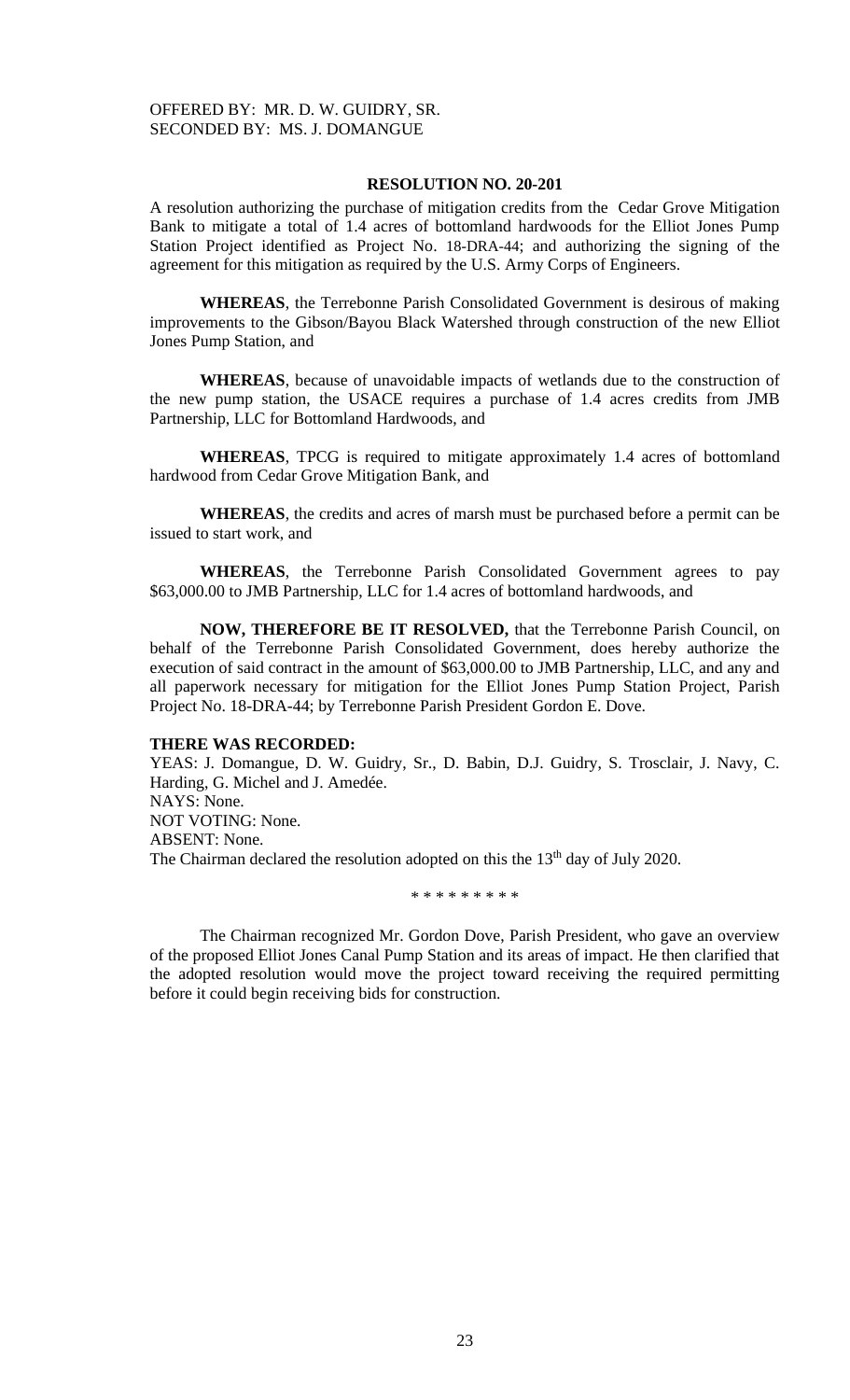A resolution authorizing the execution of Change Order No. 1 (Balancing) for the Construction Agreement for Parish Project No. 18-DRA-53, Valhi Drainage Improvements Project, Terrebonne Parish, Louisiana.

**WHEREAS**, the Terrebonne Parish Consolidated Government entered into a contract dated April 17, 2019 with Low Land Construction Co., Inc., for Parish Project No. 18-DRA-53, Valhi Drainage Improvements Project, Terrebonne Parish, Louisiana, and

**WHEREAS**, it is necessary to balance installed quantities with contract quantities, and

**WHEREAS,** it is necessary to cover costs associated with owner requested changes and additional work due to unforeseen site conditions, and

**WHEREAS**, this change order will increase the overall contract price by Eighty-Seven Thousand, Six Hundred Fifty-Two Dollars and Thirty-Two Cents (\$87,652.32), contingent upon a budget amendment, and

**WHEREAS**, additional time of one hundred seventeen (117) days are needed due to the additional work, and

**WHEREAS**, this Change Order No. 1 (Balancing) has been recommended by the Engineer, Delta Coast Consultants, LLC, for this project, and

**NOW, THEREFORE BE IT RESOLVED,** that the Terrebonne Parish Council on behalf of the Terrebonne Parish Consolidated Government, does hereby approve and authorize the execution by Terrebonne Parish President Gordon E. Dove of Change Order No. 1 (Balancing) to the construction agreement with Low Land Construction Co., Inc. for Parish Project No. 18-DRA-53, Valhi Drainage Improvements Project, Terrebonne Parish, Louisiana, for an increase to the contract amount in the amount of by Eighty-Seven Thousand, Six Hundred Fifty-Two Dollars and Thirty-Two Cents (\$87,652.32), contingent upon a budget amendment, with an increase in construction time of one hundred seventeen (117) days.

**BE IT FURTHER RESOLVED** that a certified copy of the resolution be forwarded to Engineer, Delta Coast Consultants, LLC.

## **THERE WAS RECORDED:**

YEAS: J. Domangue, D. W. Guidry, Sr., D. Babin, D.J. Guidry, S. Trosclair, J. Navy, C. Harding, G. Michel and J. Amedée. NAYS: None. NOT VOTING: None. ABSENT: None. The Chairman declared the resolution adopted on this the 13<sup>th</sup> day of July 2020.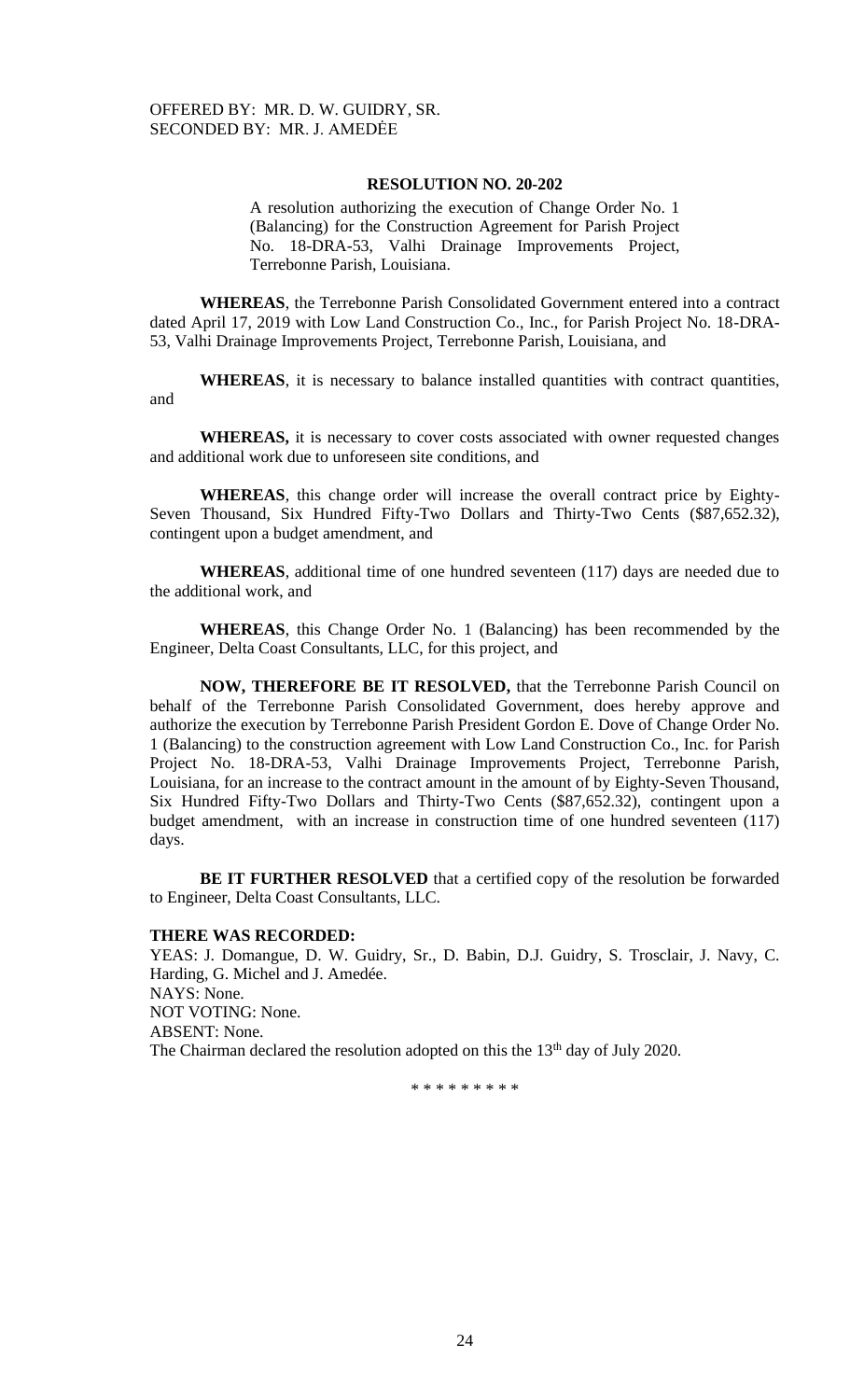A resolution providing for the acceptance of work performed by Sealevel Construction, Inc., in accordance with the Certificate of Substantial Completion for Parish Project 16-LOCK-61, Petit Caillou Lock Structure Project, Terrebonne Parish, Louisiana.

**WHEREAS**, the Terrebonne Parish Consolidated Government entered into a contract dated September 27, 2018 with Sealevel Construction, Inc., for Parish Project 16-LOCK-61, Petit Caillou Lock Structure Project, Terrebonne Parish, Louisiana, as will be seen by reference to said contract which is recorded under Entry No. 1567777 of the records of Terrebonne Parish, and

**WHEREAS**, the work performed has been inspected by authorized representatives of the Owner, Engineer, and Contractor and found to be substantially complete, and

**WHEREAS**, the Engineer for this project, GIS Enginering, LLC, recommends the acceptance of the substantial completion,

**NOW, THEREFORE BE IT RESOLVED** that the Terrebonne Parish Council, on behalf of the Terrebonne Parish Consolidated Government, does hereby accept the work performed, effective as of the date of recording of this resolution, and does authorize and direct the Clerk of Court and Ex-Officio Recorder of Mortgages of Terrebonne Parish to note this acceptance thereof in the margin of the inscription of said contract under Entry No. 1567777 of the Records of Terrebonne Parish, Louisiana, and

**BE IT FURTHER RESOLVED** that a certified copy of the resolution be forwarded to the Engineer Providence Engineering and Design, LLC, and

**BE IT FURTHER RESOLVED** that a certified copy of the resolution be recorded in the office of the Clerk of Court of Terrebonne Parish to commence a 45-day clear lien period, and

**BE IT FURTHER RESOLVED** that the Administration is authorized to make payment of retainage upon the presentation of a Clear Lien Certificate.

### **THERE WAS RECORDED:**

YEAS: J. Domangue, D. W. Guidry, Sr., D. Babin, D.J. Guidry, S. Trosclair, J. Navy, C. Harding, G. Michel and J. Amedée. NAYS: None. NOT VOTING: None. ABSENT: None. The Chairman declared the resolution adopted on this the  $13<sup>th</sup>$  day of July 2020.

\* \* \* \* \* \* \* \* \*

The Chairman read aloud Agenda Item 8: "RESOLUTION: Requiring businesses to make it mandatory that customers/clients wear face coverings/masks in their establishments due to increase cases of the COVID-19 Virus and to preserve the health, safety, and welfare of the public and residents of Terrebonne Parish."

Committee Member J. Navy clarified that the recent Governor's Executive Order mandated that a face-covering to be worn in public spaces and that no additional action regarding the resolution was needed. He then shared his concerns regarding the increasing number of new COVID-19 cases in Louisiana and the potential impacts on Terrebonne Parish's citizens and economy. Mr. Navy then encouraged the public to do what it can to help one another and minimize the spread of COVID-19.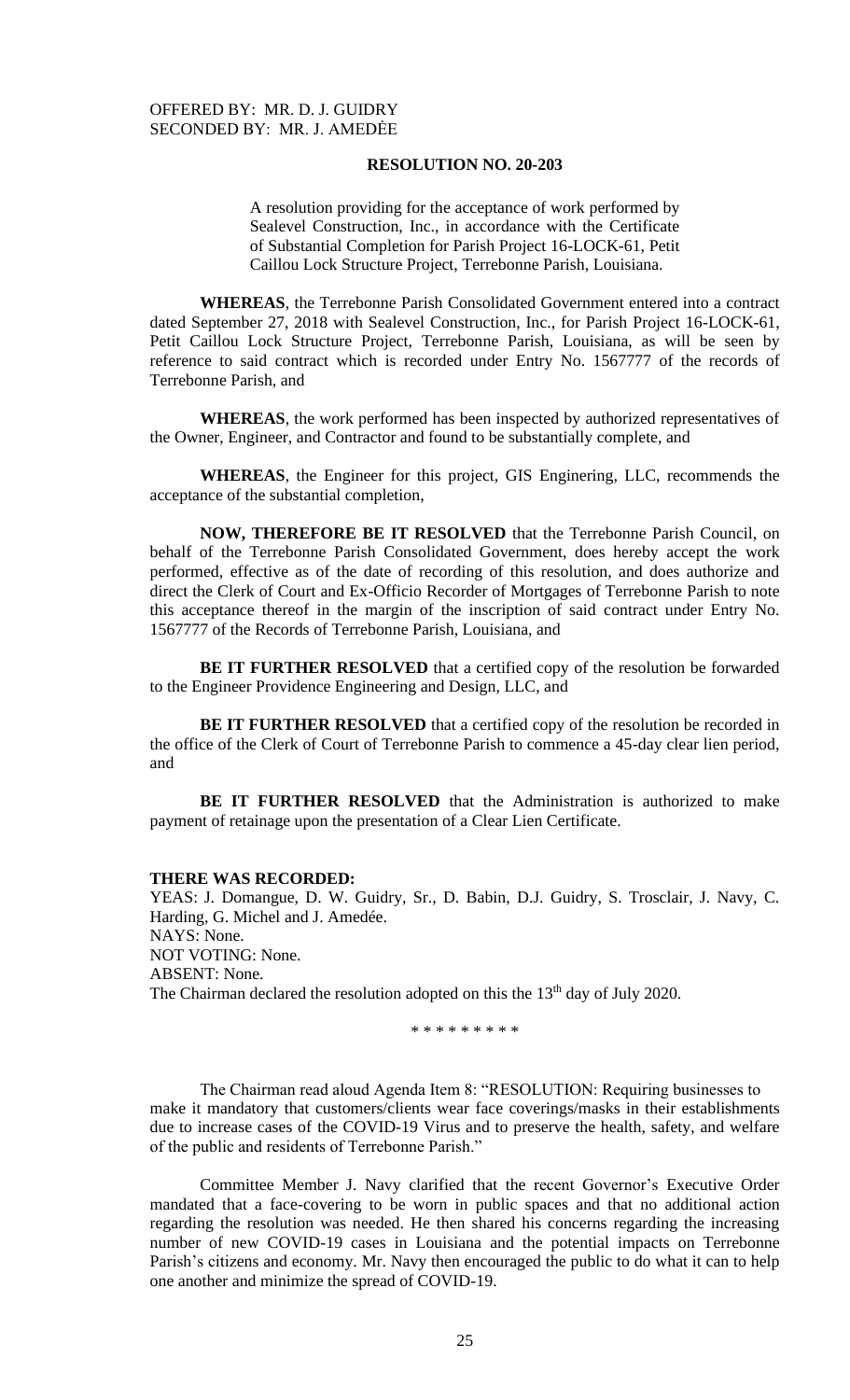Upon Committee Member G. Michel's request, the Chairman recognized Sheriff Tim Soignet of the Terrebonne Parish Sheriff's Office who clarified that the governor's mandate was not a law; is unenforceable; and that there were no direct consequences should a person choose to ignore the mandate. Sheriff Soignet then reviewed the policies being followed regarding face masks and other COVID-19 prevention measures by the Sheriff's Office.

Committee Member G. Michel shared some of his opinions regarding the enactment of an ordinance that would require the usage of masks and enforcement of penalties.

Discussion ensued relative to the measures that businesses and individuals are encouraged to follow in accordance with the face-covering mandate and the potential difficulties Terrebonne Parish may face should COVID-19 cases continue to increase.

The Chairman recognized Mr. Marty Chaisson, Gray resident, who shared his opinions regarding the COVID-19 data and the effects of mask wearing by individuals.

The Chairman recognized Mr. Jesse Billiot, 610 Dr. Beatrous Street, who shared his concerns regarding the usage of cotton and cloth masks as measures for reducing the spread of COVID-19. He then shared his opinions regarding private businesses requiring masks and shared his support for greater education and consideration with regards to potential laws associated with the requirement and usage of masks.

The Chairman shared his support for businesses exercising their right to decide what customers they wish to serve and for customers to exercise their right to decide what businesses they wish to support. He then shared his encouraged the public to hold themselves responsible for their own safety and the safety of others. (NO ACTION TAKEN)

Mr. J. Amedée moved, seconded by Mr. D. W. Guidry, Sr., "THAT the Public Services Committee introduce an ordinance to amend the Parish Code to establish a 'No Parking Anytime' zone on the entire length of the south side of Robin Lane including the radius of the cul-de-sac; to provide for the installation of the appropriate signs and other matters relative thereto; and call a public hearing on said matter on Wednesday, July 29, 2020 at 6:30 p. m."

The Chairman called for the vote on the motion offered by Mr. J. Amedée. THERE WAS RECORDED: YEAS: J. Domangue, D. W. Guidry, Sr., D. Babin, D. J. Guidry, S. Trosclair, J. Navy, C. Harding, G. Michel and J. Amedée. NAYS: None. ABSENT: None. The Chairman declared the motion adopted.

At this time, the Chairman relinquished the chair to the Vice-Chairman.

Chairman C. Harding shared some of his concerns regarding the frequency and processing of Public Works complaints received by Terrebonne Parish.

Upon Mr. Harding's request, the Vice-Chairman recognized Mr. Mike Toups, Parish Manager, who gave an overview of the process followed by the Public Works Department for tracking complaints and associated work orders.

Upon Mr. Harding's request, the Vice-Chairman recognized Mr. David Rome, Public Works Director, who gave a brief history of the processing of Public Works work orders and the challenges faced with current software. He then stated that a new work order system had been found and budgeted for in previous years that would provide better tracking and updates for all public works projects. Mr. Rome then shared that the new system was originally slated to be in effect by June 1, 2020 but had been pushed back due to COVID-19.

Upon Mr. Harding's request, the Vice-Chairman recognized Mr. Earl Eues, TOHSEP Director, who clarified that a new work order system could be implemented by using their current ESRI mapping software. He then explained that Council Members would be able to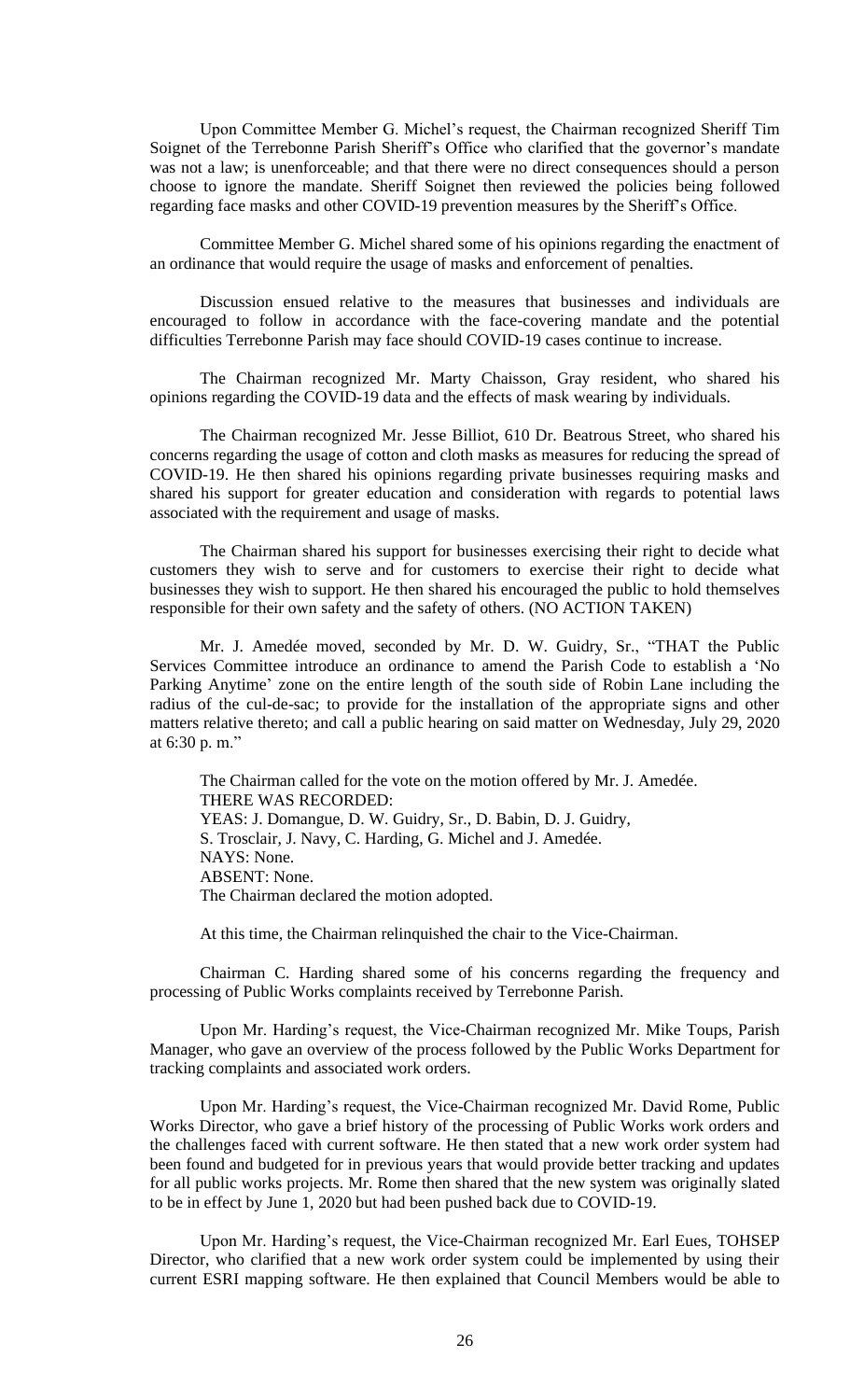log in and review the status of all public works projects, active complaints, and other work orders in their respective districts and that members of the public would receive a tracking number to track the status of a work order request they submit.

The Vice-Chairman shared his support for the system as a measure for providing more immediate information especially during times of emergency.

Mr. Eues reported that, at the Parish President's request, the TOHSEP office would become the information source for the parish so that all of the information being generated by the new work order system would be available for the TOHSEP office for use in emergency preparedness and responding. He then shared his optimism for the usage of the system as a database for all Parish departments once enough data had been gathered over years of use.

Upon the Vice-Chairman's request, Mr. Rome clarified that the new work order system provider is a local firm and utilizes similar software already used by other Parish departments. He then clarified that the usage of the local firm would cost  $1/8<sup>th</sup>$  of their current costs and save \$90,000 to \$100,000 per year in licensing fees. Mr. Rome then added that the new work order system would also provide information on preventative maintenance efforts as well with more detailed information expected with more use of the new system.

Parish President Gordon Dove recognized Sheriff Tim Soignet who was attending his first meetings as the Terrebonne Parish Sheriff.

Mr. G. Michel moved, seconded by Ms. J. Domangue, "THAT, there being no further business to come before the Public Services Committee, the meeting be adjourned."

The Chairman called for the vote on the motion offered by Mr. G. Michel. THERE WAS RECORDED: YEAS: J. Domangue, D. W. Guidry, Sr., D. Babin, D. J. Guidry, S. Trosclair, J. Navy, C. Harding, G. Michel and J. Amedée. NAYS: None. ABSENT: None. The Chairman declared the motion adopted and the meeting was adjourned at 6:40 p.m.

Carl Harding, Chairman

Keith Hampton, Minute Clerk

Mr. C. Harding moved, seconded by Mr. J. Amedée, "THAT the Council accept and ratify the minutes of the Public Services Committee meeting held on 07/13/2020."

The Chairman called for a vote on the motion offered by Mr. C. Harding. THERE WAS RECORDED: YEAS: J. Domangue, D. W. Guidry, Sr., D. Babin, D. J. Guidry, S. Trosclair, J. Navy, C. Harding, G. Michel, and J. Amedée. NAYS: None. ABSENT: None. The Chairman declared the motion adopted.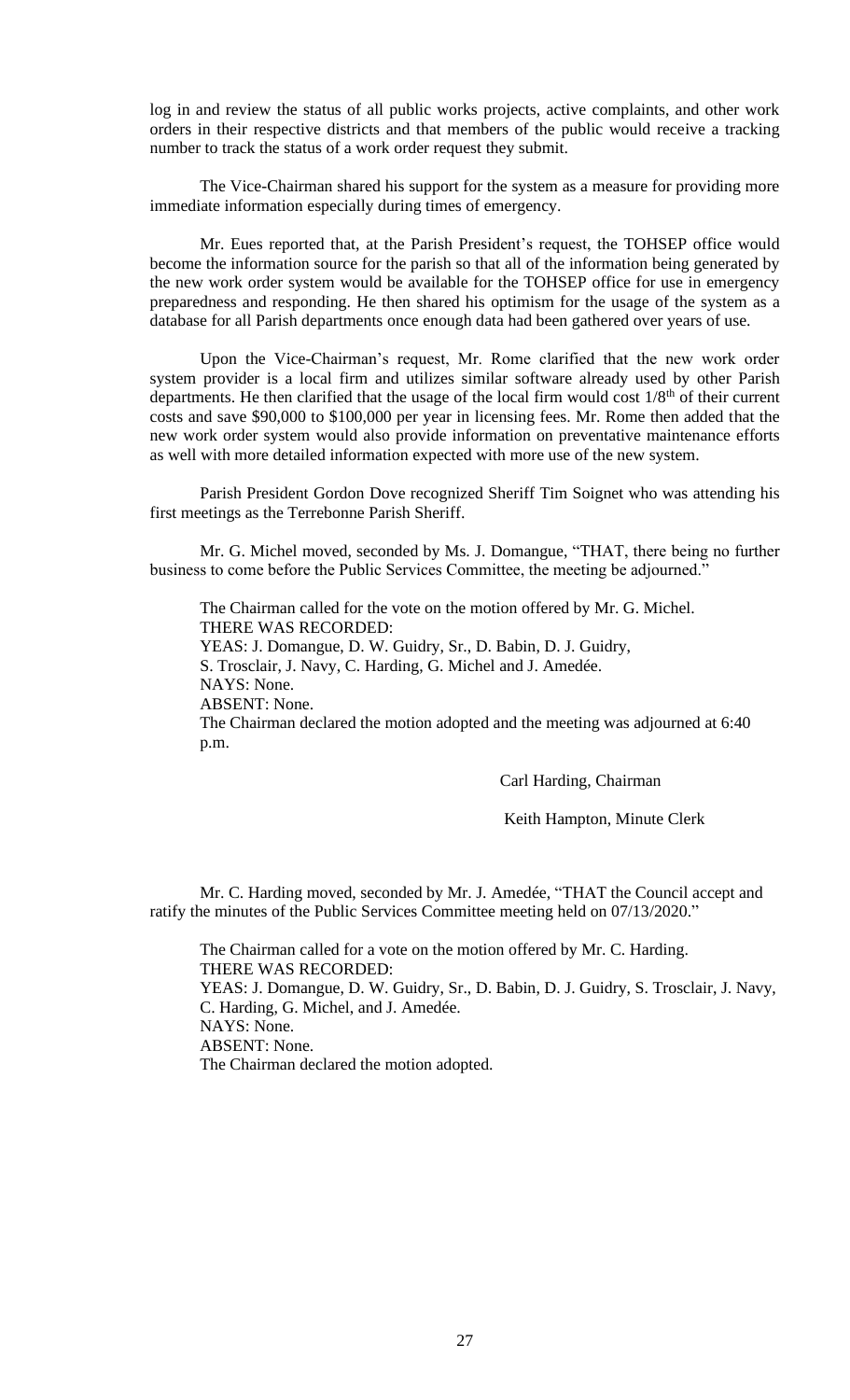The Chairman called for a report on the Community Development Committee meeting held on 07/13/2020, whereupon the Committee Chairman, noting that ratification of minutes calls a public hearing on July 29, 2020 at 6:30 p.m., rendered the following:

# **COMMUNITY DEVELOPMENT AND PLANNING COMMITTEE**

## **JULY 13, 2020**

The Chairwoman, Ms. Jessica Domangue, called the Community Development and Planning Committee meeting to order at 6:42 p.m. in the Houma-Terrebonne Civic Center with an Invocation offered by Committee Member C. Harding and the Pledge of Allegiance led by Committee Member D. J. Guidry. Upon roll call, Committee Members recorded as present were: J. Domangue, D. W. Guidry, Sr., D. Babin, D. J. Guidry, S. Trosclair, J. Navy, C. Harding, G. Michel and J. Amedée. A quorum was declared present.

OFFERED BY: MR. J. AMEDĖE SECONDED BY: MR. S. TROSCLAIR

### **RESOLUTION NO. 20-204**

A RESOLUTION AUTHORIZING THE PARISH PRESIDENT TO SIGN AN EMERGENCY SOLUTIONS GRANT AGREEMENT BETWEEN TERREBONNE PARISH CONSOLIDATED GOVERNMENT AND THE LOUISIANA HOUSING CORPORATION FOR THE RECEIPT OF CARES ACT FUNDING.

**WHEREAS,** the Louisiana Housing Corporation has awarded CARES Act funding to Terrebonne Parish Consolidated Government in the amount of \$188,250.00 for the purpose of providing supportive services to persons experiencing homelessness in the wake of the COVID-19 pandemic.

**NOW THEREFORE BE IT RESOLVED**, that the Terrebonne Parish Council, on behalf of the Terrebonne Parish Consolidated Government does hereby authorize the Parish President, Gordon E. Dove to sign and submit the Emergency Solutions Grant CARES Act Funding Subrecipient Agreement in the amount \$188,250.00.

**BE IT FURTHER RESOLVED**, that the Terrebonne Parish Council on behalf of the Terrebonne Parish Consolidated Government does hereby authorize the Parish President, Gordon E. Dove to execute any and all agreements, certifications, amendments and other documents necessary between the Terrebonne Parish Consolidated Government and the Louisiana Housing Corporation related to this grant award.

#### **THERE WAS RECORDED:**

YEAS: J. Domangue, D. W. Guidry, Sr., D. Babin, D.J. Guidry, S. Trosclair, J. Navy, C. Harding, G. Michel and J. Amedée. NAYS: None. NOT VOTING: None. ABSENT: None. The Chairman declared the resolution adopted on this the  $13<sup>th</sup>$  day of July 2020.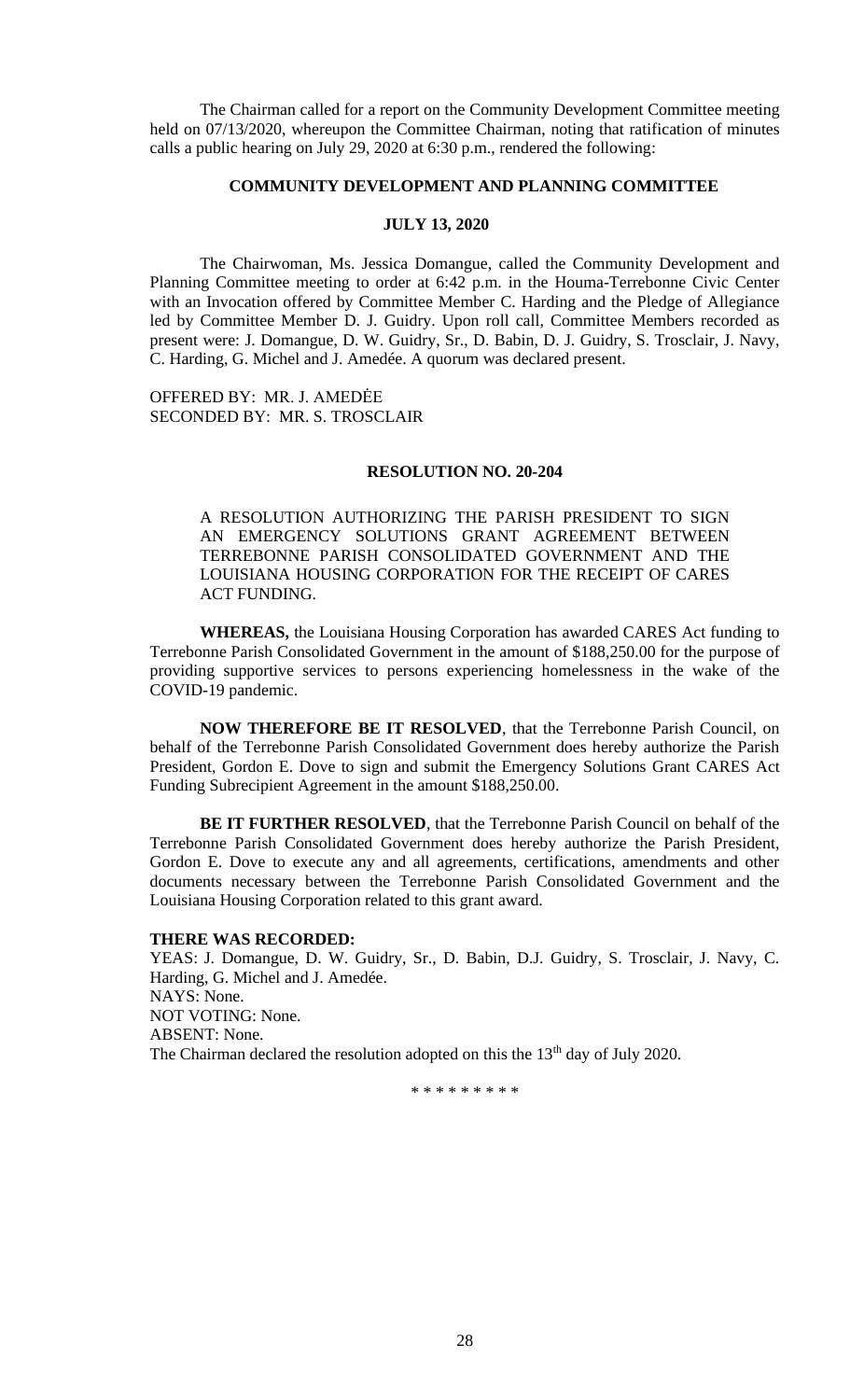# CHANGING THE POLLING PLACE FOR PRECINCT 058 FROM THE KNIGHTS OF COLUMBUS HOME – COUNCIL #8616 IN TERREBONNE PARISH TO THE POINTE-AUX-CHENES ELEMENTARY SCHOOL

**WHEREAS,** it has been requested to investigate moving Precincts 058 from the Knights of Columbus Home – Council #8616 to the Pointe-aux-Chenes Elementary School to better accommodate voters; and

**WHEREAS**, the Knights of Columbus Home was lifted to avoid flood waters during hurricanes and the stairs are need of repair which in the current state are noncompliant with HAVA regulations; and

**WHEREAS**, the current COVID-19 and social distancing requirements of six (6) feet distancing cannot be met without having voters stand outside which would pose a safety hazard in inclement weather; and

**WHEREAS**, the Pointe-aux-Chenes Elementary School is the nearest public building, has adequate parking, and would provide safe sheltering in the event of inclement weather in addition to meeting COVID-19 spacing for social distancing; and

**WHEREAS**, on June 29, 2020, an inspection and a HAVA survey were conducted to ensure that the building could be used for voting purposes and meets the criteria as set out in the election code, it was determined that the HAVA requirements were met and the location is compliant (copy attached).

**NOW THEREFORE BE IT RESOLVED**, by the Community Development & Planning Committee, on the behalf of the Terrebonne Parish Consolidated Government, that the polling place for Precinct No. 58 be relocated from the Knights of Columbus Home – Council #8616 located at 1558 Highway 665, Montegut, LA to the Pointe-aux-Chenes Elementary School located at 1236 Highway 665, Montegut, LA beginning with the fall 2020 election, effective as soon as authorized by the United States Justice Department and the Louisiana Secretary of State.

# **THERE WAS RECORDED:**

YEAS: J. Domangue, D. W. Guidry, Sr., D. Babin, D.J. Guidry, S. Trosclair, J. Navy, C. Harding, G. Michel and J. Amedée. NAYS: None. NOT VOTING: None. ABSENT: None. The Chairman declared the resolution adopted on this the 13<sup>th</sup> day of July 2020.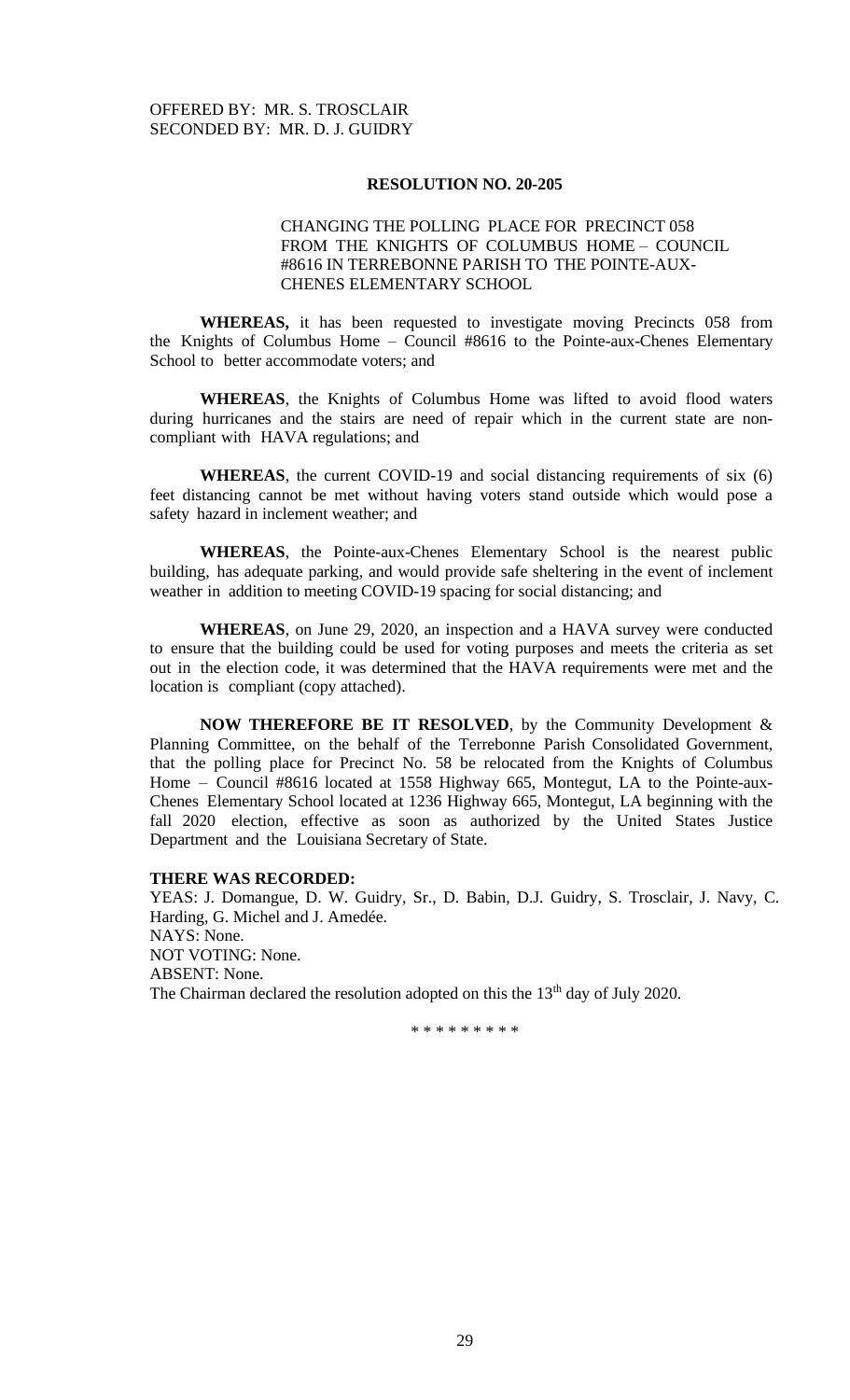A resolution authorizing the Parish President to sign the Weatherization Assistance Program contract between Louisiana Housing Corporation (LHC) and Terrebonne Parish Consolidated Government.

**WHEREAS,** the contract amount of \$262,462.00 is available to the Terrebonne Parish Consolidated Government for a period of July 1, 2020 through June 30, 2021.

**NOW, THEREFORE BE IT RESOLVED** that the Terrebonne Parish Council, on behalf of the Terrebonne Parish Consolidated Government, does hereby authorize the Parish President, Gordon E. Dove, to sign and submit the Weatherization Assistance Program Contract.

**NOW, THEREFORE BE IT FURTHER RESOLVED** that the Terrebonne Parish Council, on behalf of the Terrebonne Parish Consolidated Government, does hereby authorize the Parish President, Gordon E. Dove, to execute any and all grant agreements, certifications, amendments, modifications, and all documents necessary between Terrebonne Parish Consolidated Government and the Louisiana Housing Corporation for the enactment of this contract

# **THERE WAS RECORDED:**

YEAS: J. Domangue, D. W. Guidry, Sr., D. Babin, D.J. Guidry, S. Trosclair, J. Navy, C. Harding, G. Michel and J. Amedée. NAYS: None. NOT VOTING: None. ABSENT: None. The Chairman declared the resolution adopted on this the  $13<sup>th</sup>$  day of July 2020.

\* \* \* \* \* \* \* \* \*

The Chairwoman recognized Mr. Chris Chaisson, 516 Cavaness Drive, who gave a brief review of the operations of the Recreation District No. 2,3 over the past two years, including new installations, new constructions, new facilities, and reparations completed at existing facilities. He then reported on the events held and scheduled to be held at Recreation District No. 2,3 facilities for the year 2020 and compliance with COVID-19 guidelines under consideration. Mr. Chaisson then gave a brief overview of the planned facility improvements and additions should the five mills tax renewal pass later in the year. He then shared that the district would begin promoting awareness of the tax renewal election through a variety of media outlets soon.

Committee Member D. W. Guidry, Sr. shared his optimism for the planned improvements planned should the millage be renewed and his support of the proposed millage renewal which would provide the many recreational features that have been requested by taxpayers of Recreation District No. 2,3.

Upon Committee Member D. W. Guidry, Sr.'s request, Mr. Chaisson clarified that any comments or questions for the Recreation District should be forwarded to the Recreation District 2,3 Director Brock Landry via e-mail at [r23director@yahoo.com](mailto:r23director@yahoo.com) or through their Facebook page and upcoming website.

Committee Member J. Amedée encouraged Mr. Chaisson and the recreation district to push for greater awareness and education regarding the proposed millage renewal then shared his opposition to using Parish funds for maintaining the district's facilities should the millage renewal fail. He further stated that the Bayou Country Sports Park is a Terrebonne Parish Consolidated Government facility, not a Recreation District No. 2,3 facility, and then shared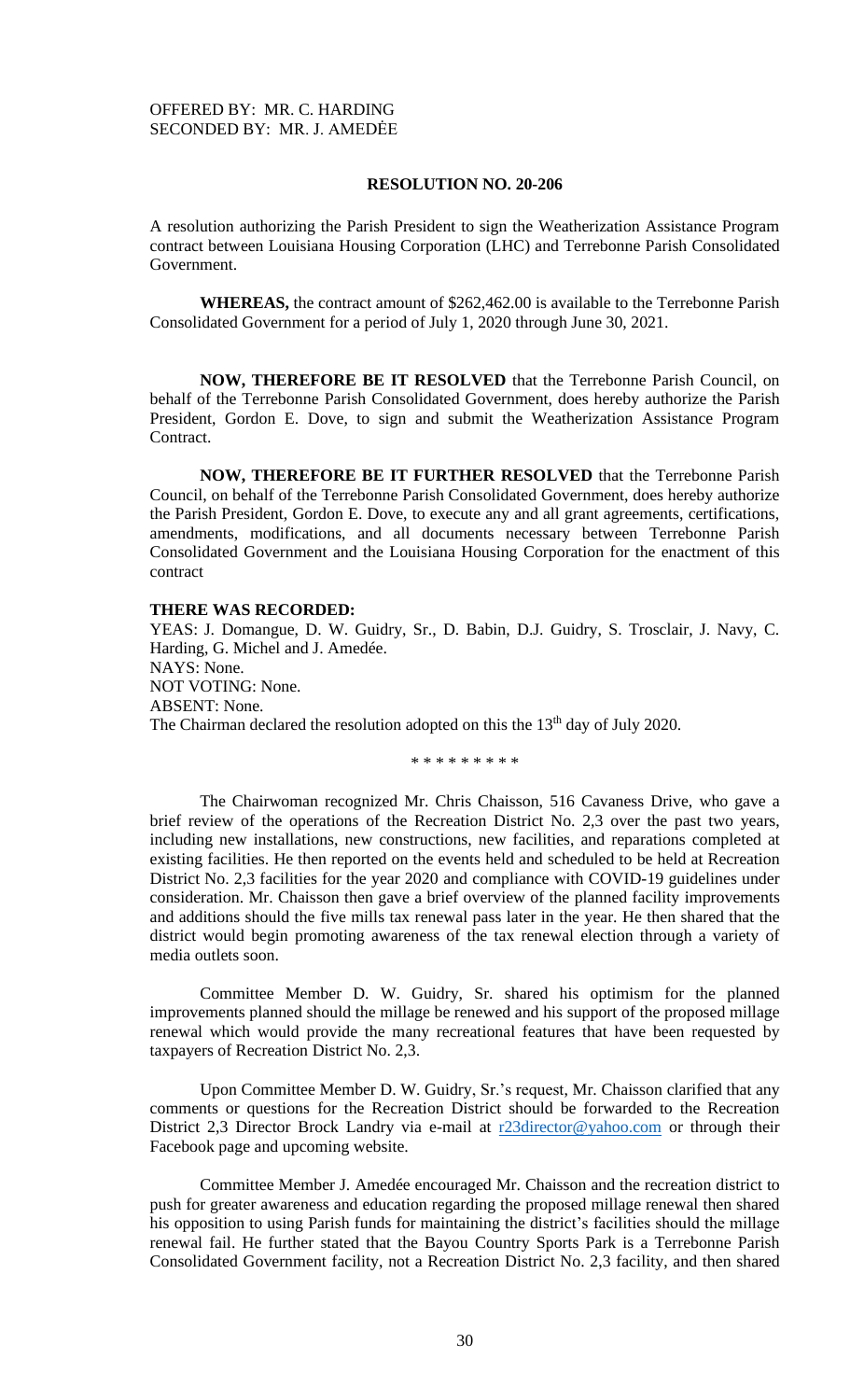some concerns that not all of the Recreation District No. 2,3 stakeholders were involved in some decisions being made for the district.

Upon Committee Member G. Michel's request, Mr. Chaisson clarified that Recreation District No. 2,3 is currently running the Bayou Country Sports Park; however, Administration has discussed the possibility of the Civic Center acting as the marking and administrative staffing for the Sports Park.

Committee Member G. Michel also encouraged the Recreation District to inform residents that the upcoming millage renewal was not to provide more for the Bayou Country Sports Park but to provide for the local parks and facilities in Recreation District No. 2,3.

Committee Member D. W. Guidry, Sr. apologized for the oversight that all board members were not also informed of the invitation to attend the previous HTV interview and then gave a brief overview of the discussions being held.

Committee Member C. Harding shared his concerns regarding the representation and support of all recreation districts then reaffirmed his resolve to represent all Terrebonne Parish districts. He concurred that the millage renewal's importance was tied to maintaining and improving neighborhood facilities for Recreation District No. 2,3, not for Bayou Country Sports Park.

The Chairwoman recognized Parish President Gordon Dove who shared his intention of completing the Bayou Country Sports Park with Mr. Dean Schouest operating the Sports Park. He then announced that a presentation would be made at the next Regular Council Session in reference to plans for the Sports Park.

Upon Committee Member J. Amedée's request, Parish President Dove clarified that additional funding from the state's capital outlay fund would be applied for in order to complete the Bayou Country Sports Park. He then reported that property owned by Recreation District No. 2,3 on Martin Luther King, Jr. Boulevard was still for sale and any potential proceeds from its sale could go toward completing the Sports Park as well.

Upon the Chairwoman's request, Committee Member D. W. Guidry, Sr. explained that it was the Parish Administration's decision to enact a new plan of operations and cooperative endeavor agreement for the Bayou Country Sports Park.

Upon Committee Member D. W. Guidry's request, Parish President Dove clarified that the Parish Administration would be assuming responsibility for the operation of the Sports Park in cooperation with Recreation District No. 2,3 in order to complete its construction and better utilize the facility for the Parish.

Discussion ensued relative to increasing and improving collaboration between the stakeholders of the Bayou Country Sports Park and the Parish when planning future operations.

Upon Committee Member J. Navy's request, the Chairwoman recognized Sheriff Tim Soignet who addressed the Council relative to the sale and usage of fireworks in Terrebonne Parish. Sheriff Soignet gave a brief review of the current laws regarding fireworks and the personnel required to enforce those laws then suggested that those personnel could be better utilized if fireworks were legalized in the parish. He then proposed that a new ordinance be considered over the next months that would allow the sale of fireworks within certain areas of the parish.

Mr. J. Navy moved, seconded by Mr. J. Amedée, "THAT the Community Development and Planning Committee request Administration, in conjunction with the Terrebonne Parish Sheriff and Legal Department, to draft an ordinance to legalize the sale and use of fireworks within certain areas of Terrebonne Parish."

Sheriff Soignet shared his optimism with regards to the legalization of fireworks in Terrebonne Parish.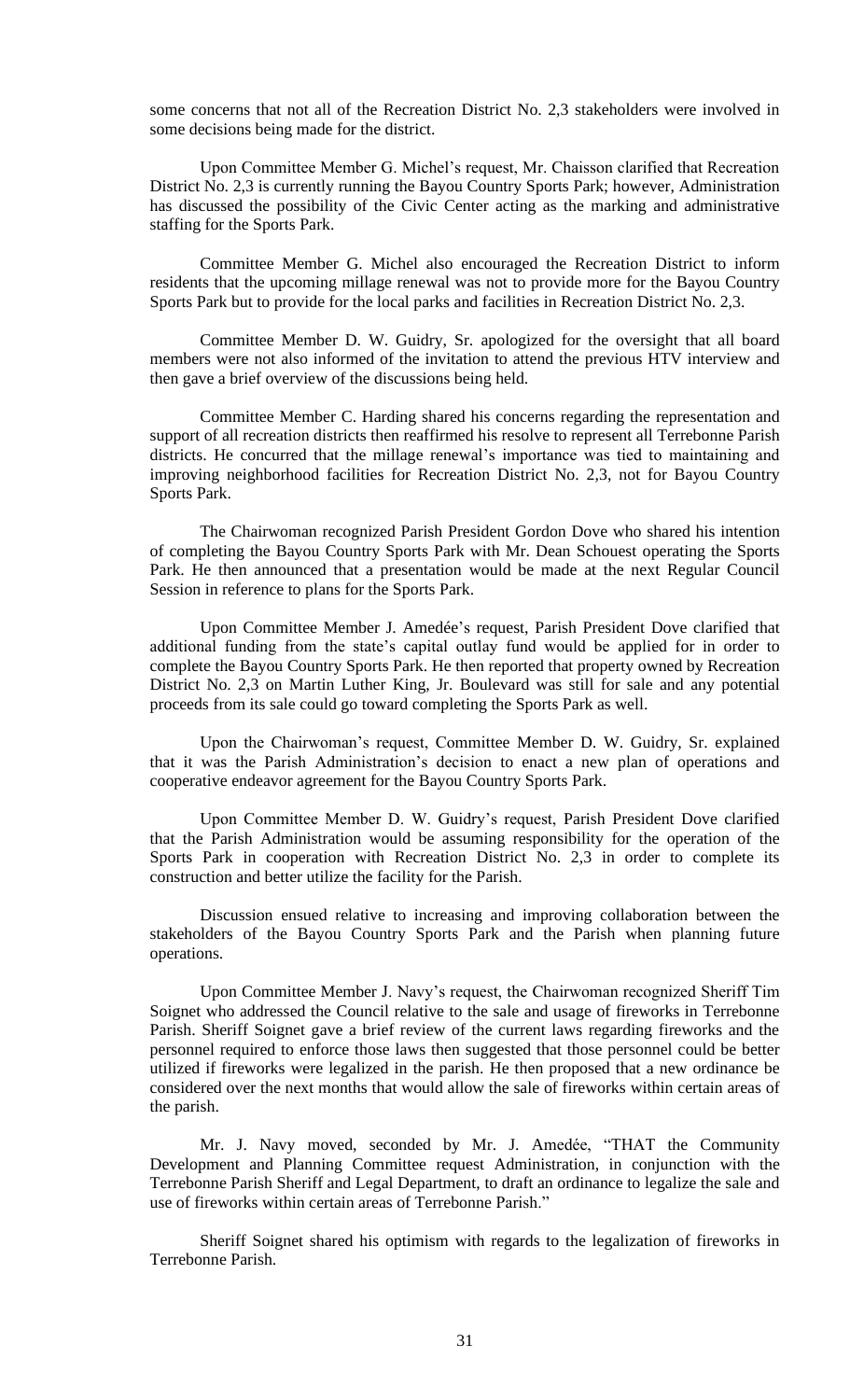Committee Member D. Babin shared his support of drafting and discussing a new ordinance regarding fireworks and encouraged the public to provide their input as discussions take place.

Committee Member S. Trosclair shared his support for revisiting the current ordinances regarding fireworks and shared his optimism for the potential benefits to the Parish should fireworks be legalized for certain areas.

Upon Committee Member J. Navy's request, the Chairwoman recognized Mr. Julius Hebert, Parish Attorney, who suggested that the Committee begin public discussions regarding fireworks beginning in August to allow greater time for public input and other relevant information to be received before an ordinance is drafted to better accommodate the needs of Terrebonne Parish residents.

Discussion ensued relative to potential businesses obtaining the necessary licensing and other requirements to sell fireworks in time for upcoming celebrations.

Mr. D. Babin offered a substitute motion, seconded by Mr. D. J. Guidry, "THAT the Community Development and Planning Committee place the matter relative to the sale, use, and introduction of an ordinance legalizing fireworks within certain areas in Terrebonne Parish on the July 27, 2020 agenda."

The Chairwoman called for the vote on the substitute motion offered by Mr. D. Babin. THERE WAS RECORDED: YEAS: J. Domangue, D. W. Guidry, Sr., D. Babin, D. J. Guidry, S. Trosclair, J. Navy, C. Harding, G. Michel and J. Amedée. NAYS: None. ABSENT: None. The Chairwoman declared the motion adopted

Mr. D. J. Guidry moved, seconded by Mr. S. Trosclair, "THAT, there being no further business to come before the Community Development and Planning Committee, the meeting be adjourned."

The Chairwoman called for the vote on the motion offered by Mr. D. J. Guidry. THERE WAS RECORDED: YEAS: J. Domangue, D. W. Guidry, Sr., D. Babin, D. J. Guidry, S. Trosclair, J. Navy, C. Harding, G. Michel and J. Amedée. NAYS: None. ABSENT: None. The Chairwoman declared the motion adopted and the meeting was adjourned at 7:37 p.m. Jessica Domangue, Chairwoman

Keith Hampton, Minute Clerk

Ms. J. Domangue moved, seconded by Mr. J. Amedée, "THAT the Council accept and ratify the minutes of the Policy, Procedure, & Legal Committee meeting held on 07/13/2020."

The Chairman called for a vote on the motion offered by Ms. J. Domangue. THERE WAS RECORDED: YEAS: J. Domangue, D. W. Guidry, Sr., D. Babin, D. J. Guidry, S. Trosclair, J. Navy, C. Harding, G. Michel, and J. Amedée. NAYS: None. ABSENT: None. The Chairman declared the motion adopted.

Mr. D. W. Guidry, Sr. moved, seconded by Ms. J. Domangue, "THAT the Council approve the following street light list:

# **STREET LIGHT LIST 7/15/2020**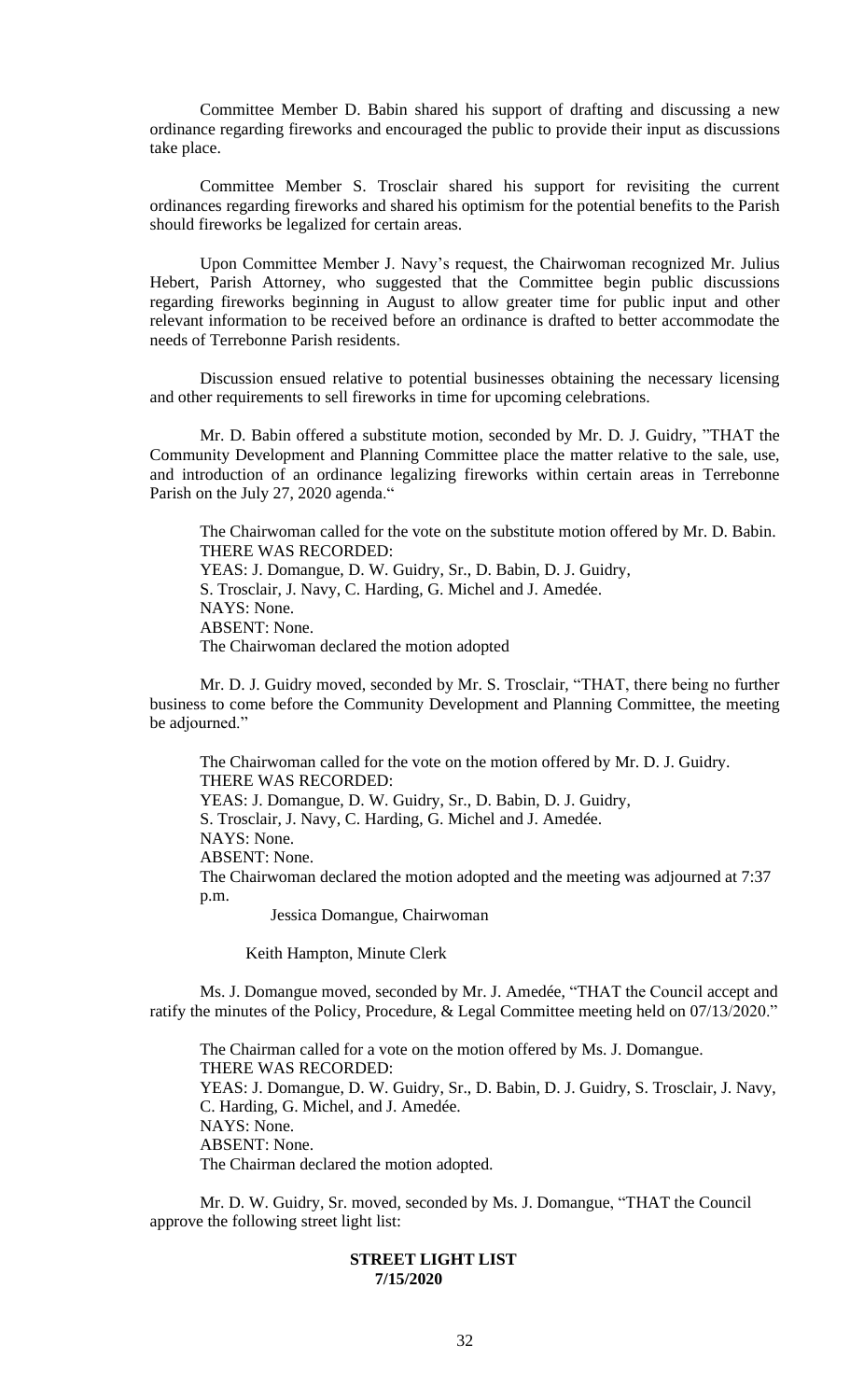INSTALL ONE 150-WATT HPS STREET LIGHT ON AN EXISTING POLE AT 1201 ELLENDER STREET, HOUMA; ENTERGY, USD; JESSICA DOMANGUE, DISTRICT 5

Mr. C. Harding moved, seconded by Mr. D. Babin, "THAT, the Council hold nominations open for one expiring vacancy on the Recreation District No. 11 until the next Council meeting and appoint Ms. Jasmine Singleton to serve on the Recreation District No. 11 Board."

The Chairman called for a vote on the motion offered by Mr. C. Harding. THERE WAS RECORDED: YEAS: J. Domangue, D. W. Guidry, Sr., D. Babin, D. J. Guidry, S. Trosclair, J. Navy, C. Harding, G. Michel, and J. Amedée. NAYS: None. ABSENT: None. The Chairman declared the motion adopted.

Mr. C. Harding moved, seconded by Mr. D. Babin. "THAT, the Council reappoint Ms. Bonita White and Ms. Misty Ruffin to the Recreation District No. 11 Board."

The Chairman called for a vote on the motion offered by Mr. C. Harding. THERE WAS RECORDED: YEAS: J. Domangue, D. W. Guidry, Sr., D. Babin, D. J. Guidry, S. Trosclair, J. Navy, C. Harding, G. Michel, and J. Amedée. NAYS: None. ABSENT: None. The Chairman declared the motion adopted.

Mr. C. Harding moved, seconded by Mr. D. W. Guidry, Sr., "THAT, the Council appoint Mr. Wilbert Thomas to the Consolidated Waterworks District No. 1 Board."

The Chairman called for a vote on the motion offered by Mr. C. Harding. THERE WAS RECORDED: YEAS: J. Domangue, D. W. Guidry, Sr., D. Babin, D. J. Guidry, S. Trosclair, J. Navy, C. Harding, G. Michel, and J. Amedée. NAYS: None. ABSENT: None. The Chairman declared the motion adopted.

Mr. D. J. Guidry moved, seconded by Mr. G. Michel, "THAT, the Council reappoint Ms. Wendy B. Lirette and Mr. Edward J. Welch to the Recreation District No. 6 Board."

The Chairman called for a vote on the motion offered by Mr. D. J. Guidry. THERE WAS RECORDED: YEAS: J. Domangue, D. W. Guidry, Sr., D. Babin, D. J. Guidry, S. Trosclair, J. Navy, C. Harding, G. Michel, and J. Amedée. NAYS: None. ABSENT: None. The Chairman declared the motion adopted.

The Chairman announced the following vacancies, which he noted will be handled as per usual procedure:

• TGMC Hospital Service District No. 1- Three expiring terms representing: Chamber of Commerce, Medical Society, and General Public.

Under Agenda Item 6A – Parish President Dove: Not present.

Under Agenda Item 6B – Announcements, Council Members:

• Councilwoman J. Domangue encouraged and reminded Terrebonne Parish residents that they have until October 31, 2020 to complete their census.